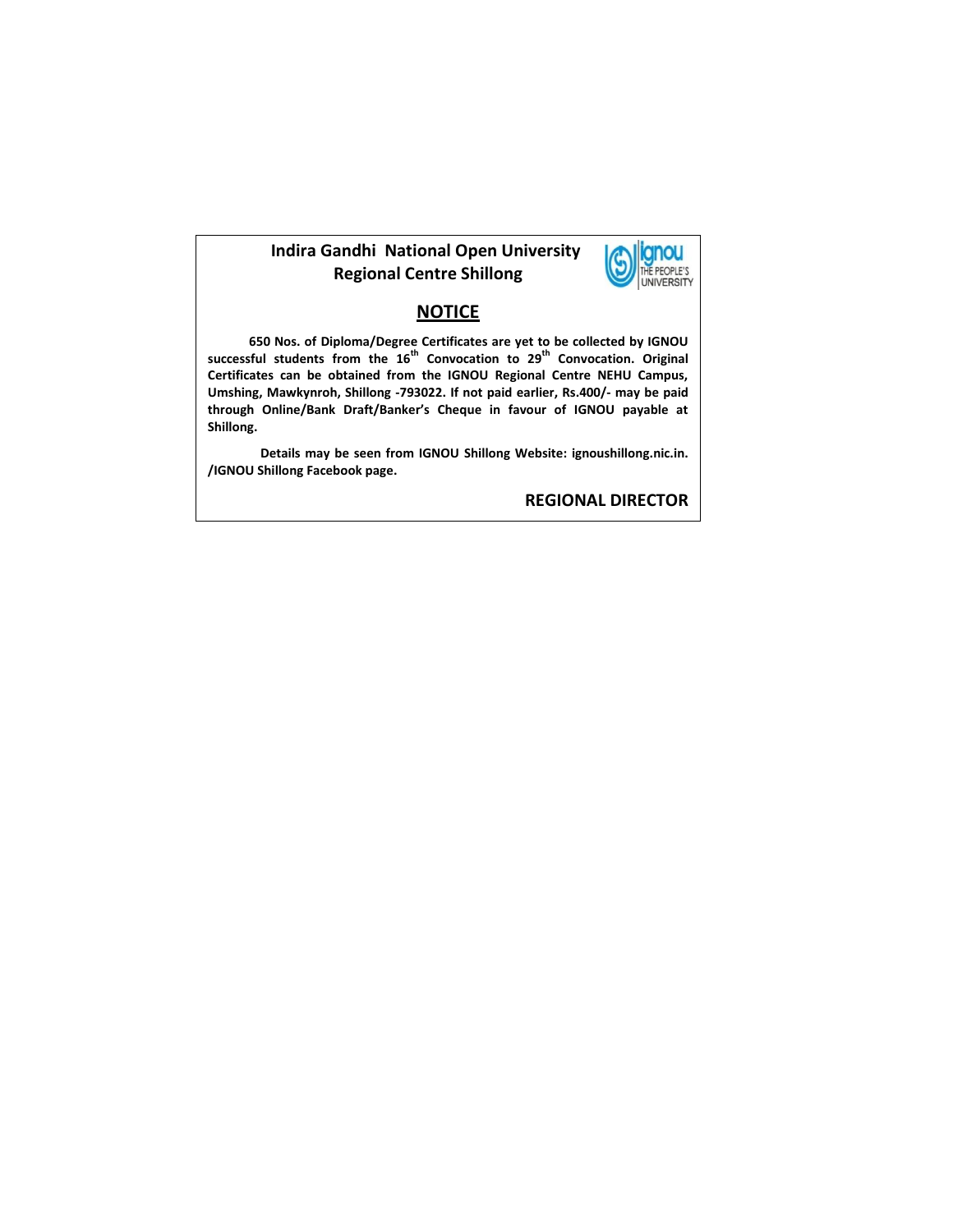# **16thConvocation March 2005 : Students who have passed out their term-end exam in Dec-2003 and June- 2004 already paid but their Certificate not yet collect.**

| Name of the Student | <b>Enrolment No.</b> | Programme |
|---------------------|----------------------|-----------|
| 1. Shareene Deb     | 027547400            | RА        |

### **17th Convocation February 2006 : Students who have passed out their term-end exam in Dec-2004 and June- 2005 already paid but their Certificate not yet collect.**

| Name of Students   | <b>Enrolment No.</b> | Programme                |
|--------------------|----------------------|--------------------------|
| 1. Nag Raj Rai     | 024326050            | MCA                      |
| 2. Dilip DSangma   | 027547400            | BA                       |
| 3. Subodh Debbarma | 982136142            | <b>BA(Major English)</b> |

# **18thConvocation March 2007: Students who have passed out their term-end exam in Dec-2005 and June- 2006 already paid but their Certificate not yet collect.**

| Name of students |                    | <b>Enrolment No.</b> | Programme                |
|------------------|--------------------|----------------------|--------------------------|
|                  | 1. Karland Langria | 972099830            | BА                       |
|                  | 2. James Thyrmiang | 031885270            | BA (Major Sociology)     |
|                  | 3. Suman Das       | 020052359            | <b>BA Major History)</b> |
|                  | 4. Ajay Kumar Sah  | 035053611            | <b>BED</b>               |

### **19thConvocation February 2008 : Students who have passed out their term-end exam in Dec-2006 and June- 2007 already paid but their Certificate not yet collect.**

| <b>Name of Students</b> |                                 | <b>Enrolment No.</b> | Programme  |
|-------------------------|---------------------------------|----------------------|------------|
| $1_{-}$                 | Shiveta                         | 050598865            | <b>BFD</b> |
|                         | 2. Lakshmishwar Singh Khushwala | 040758716            | <b>BED</b> |
|                         | 3. Seema Gehlot                 | 050599731            | <b>BED</b> |
|                         | 4. Kuldeep Singh                | 050598231            | <b>BED</b> |
|                         | 5. Hemant Kumar                 | 040758920            | <b>BED</b> |
| 6.                      | Rupa Das                        | 050598532            | <b>BFD</b> |
|                         | 7. Sarika Mary Mairam           | 030537439            | <b>BFD</b> |
|                         | 8. Mohinder Singh               | 050598754            | <b>BFD</b> |
|                         | 9. Maheswari Senthil            | 050598897            | <b>BFD</b> |
|                         | 10. Jeetindra Kumar             | 050599082            | <b>BFD</b> |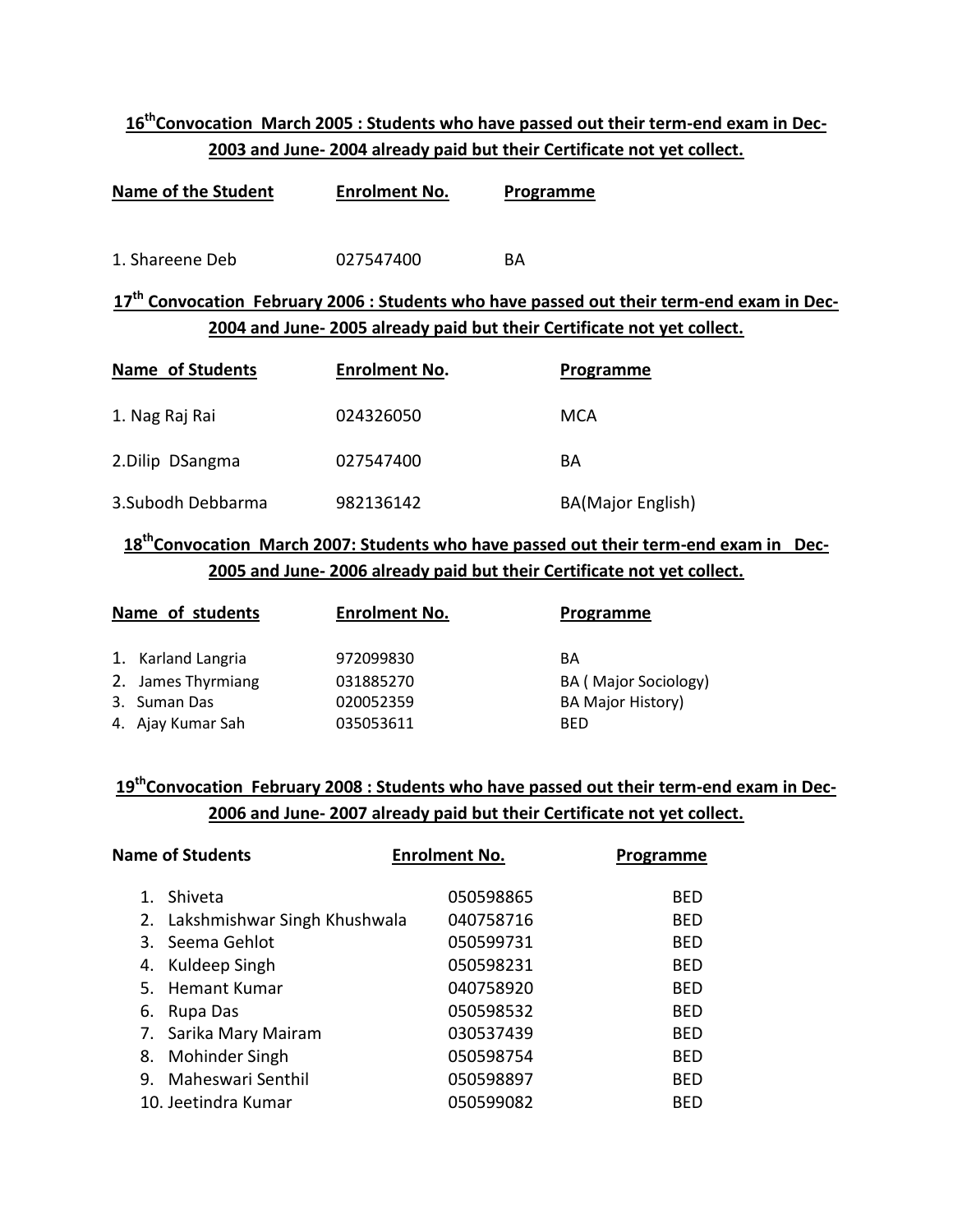| 11. Langshibemo Yanthan | 050599376 | <b>BED</b> |
|-------------------------|-----------|------------|
| 12. Parmeshwar LalLega  | 050599344 | <b>BED</b> |
| 13. Raj Kumar           | 050598106 | <b>BED</b> |
| 14. Santosh Kumar       | 050598920 | <b>BED</b> |
| 15. Kumari Mallika      | 050598256 | <b>BED</b> |
| 16. Anita Kumari        | 050598976 | <b>BED</b> |
| 17. Manita Dadhichi     | 03053678  | <b>BED</b> |
| 18. Anish Kumari        | 040758456 | <b>BED</b> |
| 19. Shashi Sharma       | 050598138 | <b>BED</b> |
| 20. Sunita Kumari       | 050598912 | <b>BED</b> |
| 21. Pappu Kumar Singh   | 040758350 | <b>BED</b> |
| 22. Subhash Sharma      | 040759123 | <b>BED</b> |
| 23. Reena Devi          | 040759148 | <b>BED</b> |
| 24. Mahendra Sinha      | 050598263 | <b>BED</b> |
| 25. Shamimbano Bharti   | 050598224 | <b>BED</b> |
| 26. Arvind Kumar        | 040758709 | <b>BED</b> |
| 27. Sanuta Ram          | 050599351 | <b>BED</b> |
| 28. Neeru Devi Mewara   | 040758730 | <b>BED</b> |
| 29.Guru Dev             | 030536594 | <b>BED</b> |
| 30. Nazneen Azni        | 050598217 | <b>BED</b> |
| 31.Joginder Singh       | 050599186 | <b>BED</b> |
| 32.Shameen Banu         | 040760325 | <b>BED</b> |
| 33. Kaptan Singh        | 040759210 | <b>BED</b> |
| 34.Anil Kumar           | 938151419 | MBA(FM)    |
|                         |           |            |

#### **20thConvocation February 2009 : Students who have passed out their term-end exam in Dec- 2007 and June- 2008 already paid but their Certificate not yet collect.**

| <b>Name of Students</b> |                   | <b>Enrolment No.</b> | Programme   |
|-------------------------|-------------------|----------------------|-------------|
|                         | 1. Aprajita Sinha | 044685590            | MFG         |
|                         | 2. Shakeed R Swer | 060603877            | <b>DIM</b>  |
|                         | 3. Sahkeel R Swer | 060603877            | <b>PDIM</b> |

## **21stConvocation March 2015 : Students who have passed out their term-end exam in Dec-2008 already paid but their Certificate not yet collect.**

| <b>Name of students</b>   | <b>Enrolment No.</b> | Programme                   |
|---------------------------|----------------------|-----------------------------|
| 1. Chandra Bhan Verma     | 050599724            | BED                         |
| 2. Gayle Beverly          | 050599265            | <b>BFD</b>                  |
| 3. H. Daianty Ryntathiang | 031886660            | <b>BA (Major Sociology)</b> |
| 4. Lickshmy R Sangma      | 020165827            | BA (Major History)          |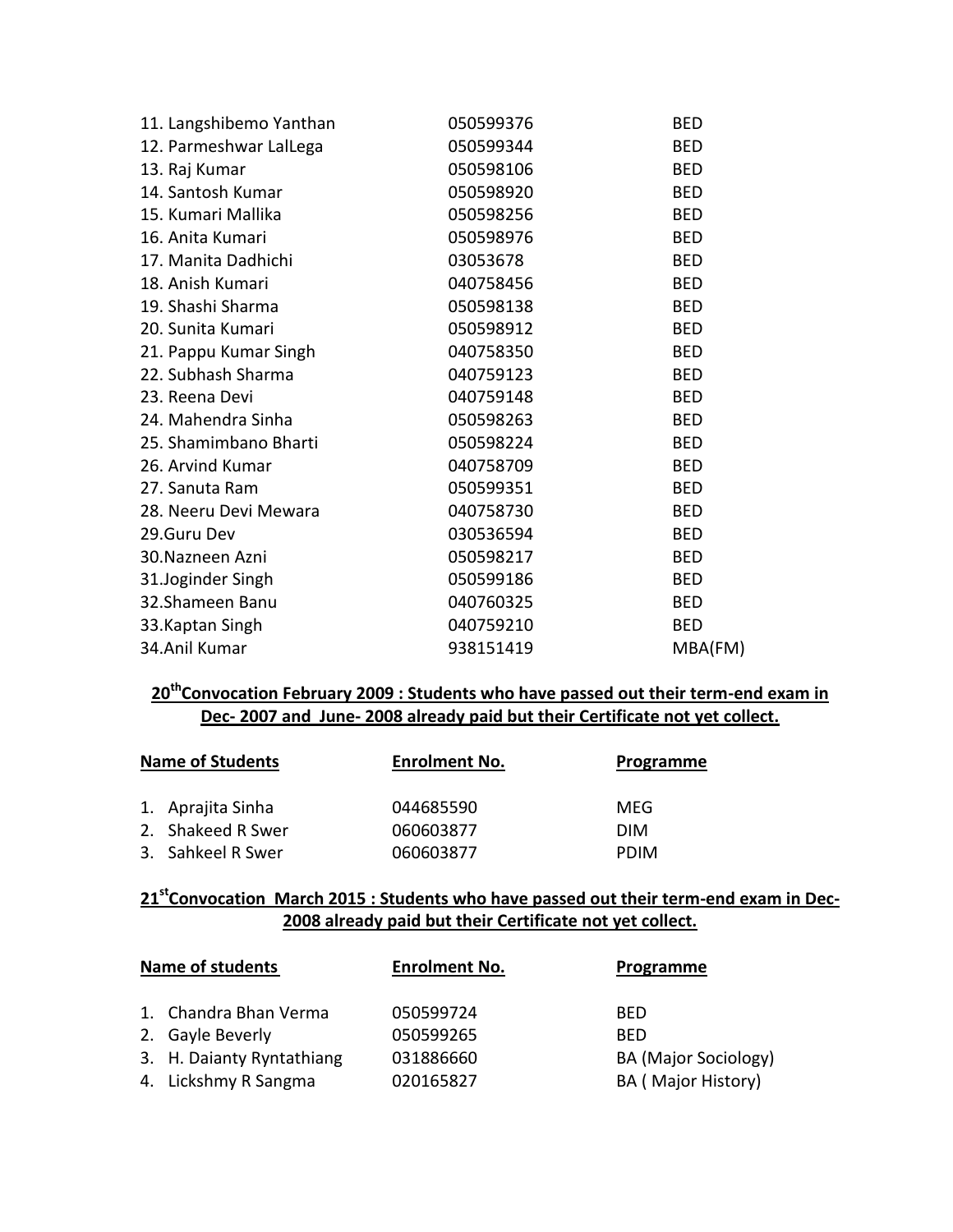## **22nd Convocation March 2010 : Students who have passed out their term-end exam in Dec- 2009 and June- 2010 already paid but their Certificate not yet collect.**

| <b>Name of Students</b>    | <b>Enrolment No.</b> | Programme            |
|----------------------------|----------------------|----------------------|
| 1. Gauri Joshi             | 062911844            | <b>MCOM</b>          |
| 2. Aparna Kar              | 035711487            | MEG                  |
| 3. Meghalee B Sangma       | 054643915            | <b>MSO</b>           |
| 4. Barnadeth Sangriang     | 062907489            | BA (Major Sociology) |
| 5. Wanbiangpor Kharmawlong | 076328337            | <b>PGDIBO</b>        |
| 6. Jumur Goswami           | 040773758            | <b>DIM</b>           |

## **27thConvocation 2014: Name of students who had already paid for their Certificate but not yet collect. Who passed out their Term End Examination in Dec-2012 and June-2013.**

| Sl.No. | <b>Name of Students</b>     | <b>Enrollment No.</b> | Programme     |
|--------|-----------------------------|-----------------------|---------------|
| 1.     | Onkar Yadav (Gold Medalist) | 12193620              | PGDDM         |
| 2.     | Phitaris Shylla             | 11728565              | <b>PGDIBO</b> |
| 3.     | <b>Gaudency Myrthong</b>    | 105193880             | BА            |

### **28thConvocation 2015: Name of students who had already paid for their Certificate but not yet collect. Who passed out their Term End Examination in Dec-2013 and June-2014.**

| Sl.No. | <b>Name of Students</b> | Programme    | <b>Enrolment No</b> |
|--------|-------------------------|--------------|---------------------|
| 1.     | Nebelsha Nongkhlaw      | MA Edu       | 092315142           |
| 2.     | Diolang Syiemlieh       | MAH          | 112250045           |
|        | 3. Hoithianmoi Chongtu  | MAH          | 112250242           |
| 4.     | Tekken M Marak          | MAH          | 121920550           |
|        | 5. Flodarisa Kyndait    | <b>MPS</b>   | 117237981           |
|        | 6. Sengmithi N Sangma   | <b>MFD</b>   | 112252712           |
| 7.     | Reuben Osmond Nengnong  | <b>MPA</b>   | 127696399           |
| 8.     | Hasawanka Dkhar         | <b>PGIBA</b> | 127693773           |

## **29th Convocation 2016: Name of students who had already paid for their Certificate but not yet collect who passed out their Term End Examination in Dec-2014 and June-2015.**

| SI.No. Name of Students | Programme  | <b>Enrolment No</b> |
|-------------------------|------------|---------------------|
| 1. Rikynti K Kynta      | <b>BFD</b> | 111962052           |
| 2. Larrycia Khongsit    | <b>BED</b> | 130324422           |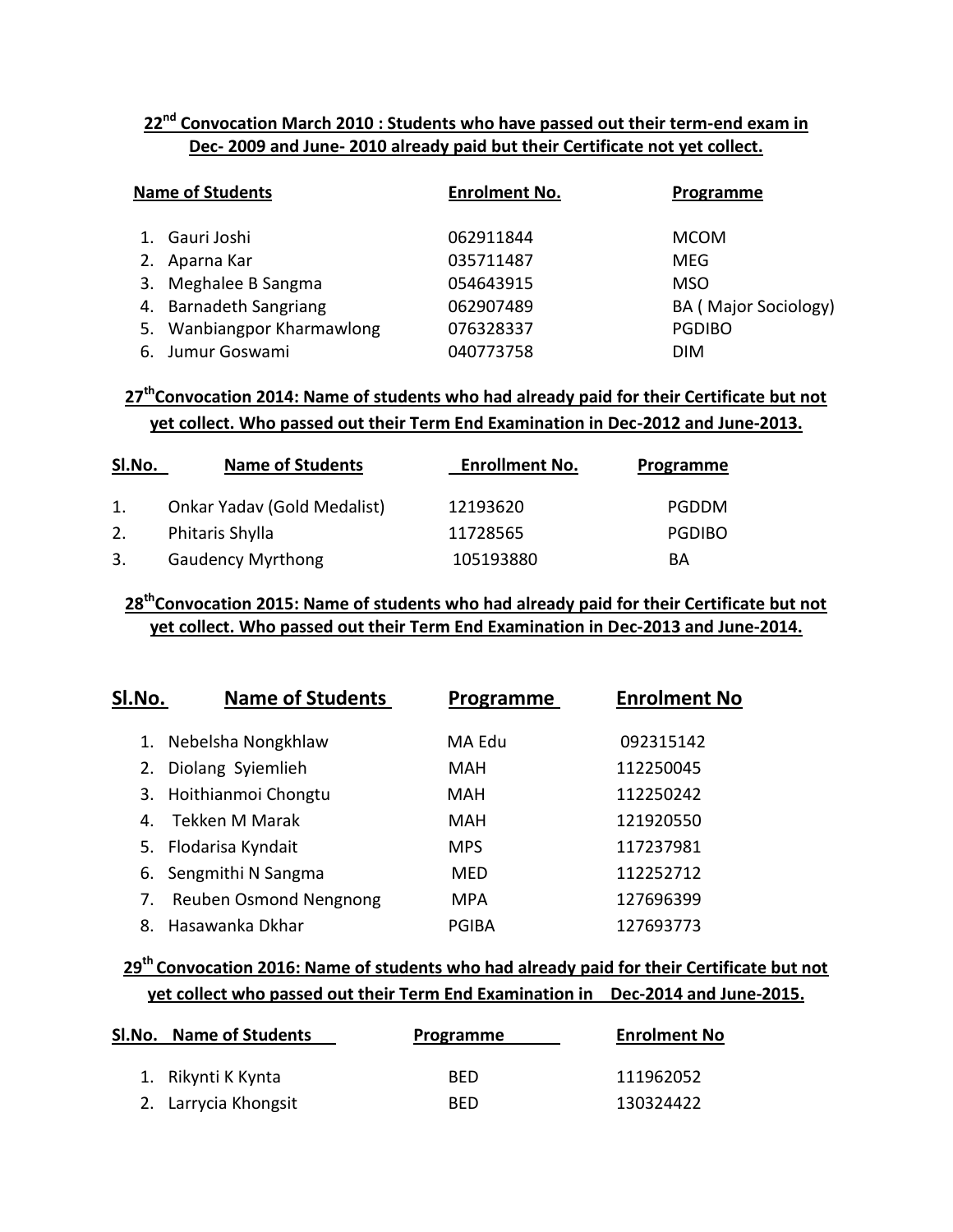|    | 3. Sudhir C Barman           | <b>BED</b> | 121923096 |
|----|------------------------------|------------|-----------|
| 4. | Bigora Lawai                 | BED        | 130323058 |
| 5. | Rinku Chandra                | BED        | 130322966 |
| 6. | Lily Bahndari                | BED        | 130323588 |
| 7. | Shimti B Tariang             | BED        | 130323818 |
| 8. | K.Sanjoy Singha              | BED        | 130314421 |
| 9. | Gabriel Nongbri              | BED        | 121927133 |
|    | 10. Emika Myrboh             | <b>BED</b> | 130323248 |
|    | 11. Manwing Rupa Shylla      | <b>MEG</b> | 125602169 |
|    | 12. Risingsun Rymbai         | <b>MED</b> | 112251839 |
|    | 13. Simeon Sungoh            | <b>MPS</b> | 117239265 |
|    | 14. Badeishisha Maring       | <b>MPS</b> | 125604155 |
|    | 15. Paskal Lyngkhoi          | <b>MEC</b> | 136636025 |
|    | 16. Subenson M Marak         | BA (Ord)   | 125604155 |
|    | 17. Barlinstar L Marshillong | BA(Ord)    | 092302074 |

*List of Students who did not paid 400/- for original Certificate lying at R.C. for 24th Convocation 2011 who passed out for TEE December 2009 of June 2010*

|                |                             | Convocation 2011 who passed out for TEL December 2009 of June 2010 |                      |                |  |  |
|----------------|-----------------------------|--------------------------------------------------------------------|----------------------|----------------|--|--|
| SI.No          | <b>Name of Students</b>     | Programme                                                          | <b>Enrolment No.</b> | <b>Remarks</b> |  |  |
| $\mathbf{1}$   | Mahaswita Atta              | <b>B.Ed</b>                                                        | 090561027            | Not Paid       |  |  |
| $\overline{2}$ | Ranjana Dubey               | <b>B.Ed</b>                                                        | 090560397            | Not Paid       |  |  |
| 3              | Shalini Singh               | <b>B.Ed</b>                                                        | 070612381            | Not Paid       |  |  |
| $\overline{4}$ | Shobha Sharma               | <b>B.Ed</b>                                                        | 090560190            | Not Paid       |  |  |
| 5              | Dhiren Borah                | <b>B.Ed</b>                                                        | 090562369            | Not Paid       |  |  |
| 6              | Subhrajit Sharma            | <b>B.Ed</b>                                                        | 090246710            | Not Paid       |  |  |
| 7              | Renu Sharma                 | <b>B.Ed</b>                                                        | 090561819            | Not Paid       |  |  |
| 8              | Bacheha Babu                | <b>B.Ed</b>                                                        | 090296441            | Not Paid       |  |  |
| 9              | <b>Thongkholal Haokip</b>   | <b>MPA</b>                                                         | 075811320            | Not Paid       |  |  |
| 10             | Joycyline Muthoh            | <b>PGDIBO</b>                                                      | 094751042            | Not Paid       |  |  |
| 11             | Sarita Gewali               | <b>PGDIBO</b>                                                      | 092316936            | Not Paid       |  |  |
| 12             | Raja Dhari Hadava           | <b>DIM</b>                                                         | 102003024            | Not Paid       |  |  |
| 13             | Chaitali Dixit              | <b>DIM</b>                                                         | 102095674            | Not Paid       |  |  |
| 14             | Debaraj Pradhan             | <b>DIM</b>                                                         | 093909491            | Not Paid       |  |  |
| 15             | <b>Stephanie Marbaniang</b> | <b>DIM</b>                                                         | 093876361            | Not Paid       |  |  |
| 16             | Rashna Das                  | <b>DIM</b>                                                         | 091346699            | Not Paid       |  |  |
| 17             | Dodda Prabhakar             | <b>DIM</b>                                                         | 101982491            | Not Paid       |  |  |
| 18             | Niranjan Kumar Chourasia    | <b>DIM</b>                                                         | 102029976            | Not Paid       |  |  |
| 19             | Thiyam Gopendro Singh       | <b>PGDIM</b>                                                       | 091543670            | Not Paid       |  |  |
| 20             | Vijay Shankar Singh         | <b>PGDIM</b>                                                       | 091352266            | Not Paid       |  |  |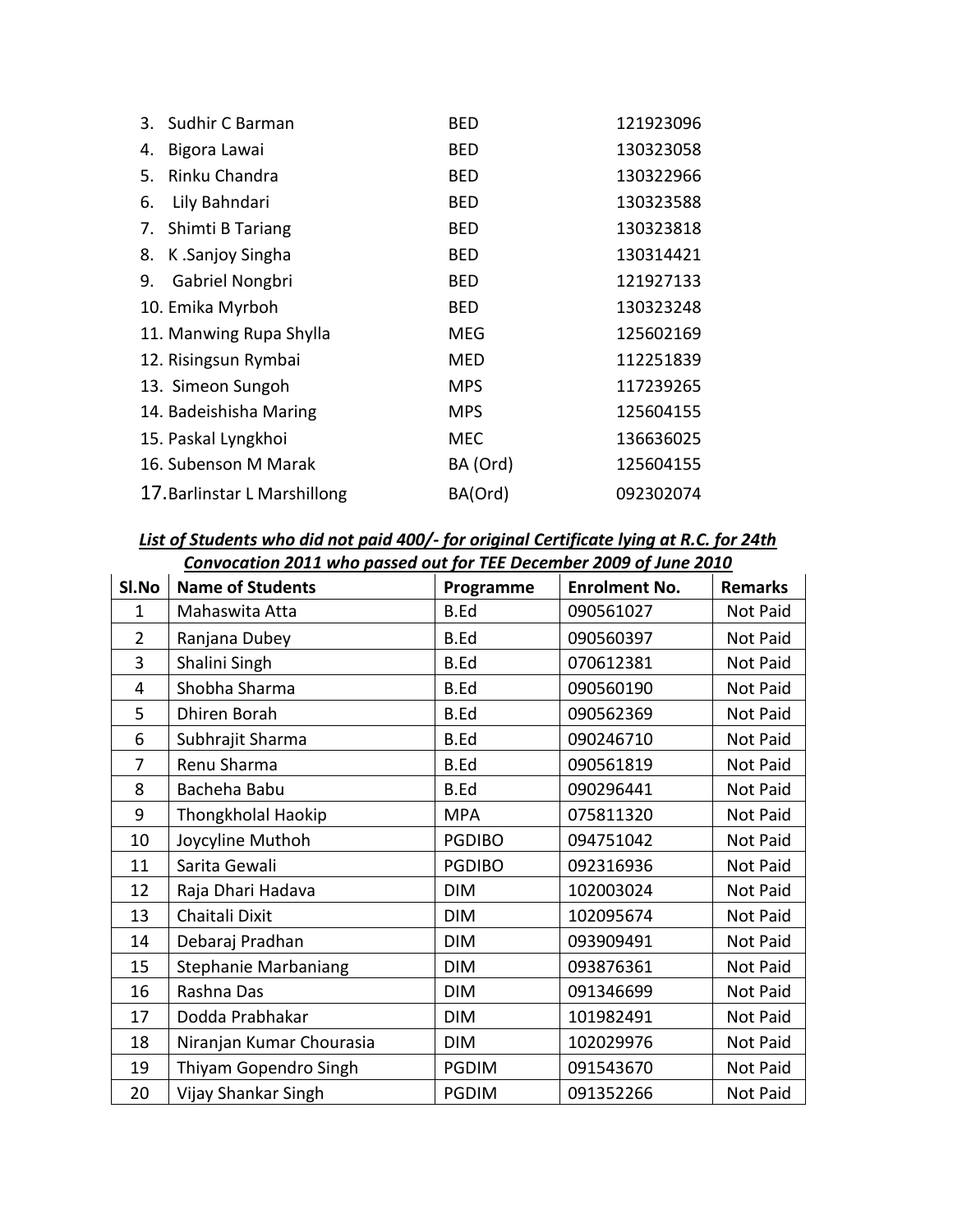| 21 | Umesh Chandra Joshi   | <b>PGDIM</b>  | 081209327 | Not Paid |
|----|-----------------------|---------------|-----------|----------|
| 22 | Srinivasulu Mannem    | <b>PGDRD</b>  | 082078290 | Not Paid |
| 23 | Seema Rani            | <b>PGDFM</b>  | 081013627 | Not Paid |
| 24 | Thiyam gopendro Singh | <b>PGDOM</b>  | 091543670 | Not Paid |
| 25 | Prem Chandra Yadav    | <b>PGDHRM</b> | 072697978 | Not Paid |
| 26 | Kuldeep Kumar         | <b>PGDHRM</b> | 101915025 | Not Paid |

#### List of the students who did not paid for the original certificate lying at RC for the 26th **convocation 2013 who passed out TEE December 2011 and June 2012 (Rs. 400/-)**

| SI  |                        |              | Enrolment |          |
|-----|------------------------|--------------|-----------|----------|
| No. | Names of the students  | Programme    | No.       | Remarks  |
| 1   | Grasim D. Sangma       | MA(Pol)      | 094742731 | Not paid |
| 2   | Shilpi Dey             | MA(Socio)    | 075812970 | Not paid |
| 3   | Chandra prakash        | <b>MPA</b>   | 105194873 | Not paid |
| 4   | Raj Kaushal Bharati    | MAH          | 105195042 | Not paid |
| 5   | Chinthala Venkateshwar | B.Ed         | 100768085 | Not paid |
| 6   | Prem Chandra Yadav     | MBA(HRM)     | 072697978 | Not paid |
| 7   | Appu Yadav             | BA (socio)   | 094748470 | Not paid |
| 8   | Reshma Singh           | BA (EEG)     | 094748829 | Not paid |
| 9   | Konteck Ch Marak       | <b>MSO</b>   | 094731563 | Not paid |
| 10  | A Hriiyini             | <b>BLIS</b>  | 110604986 | Not paid |
| 11  | Ram Monohar Singh      | <b>PGDIM</b> | 061813595 | Not paid |
|     |                        |              |           |          |

**List of the students who did not paid for the original certificate lying at RC for the 27th convocation 2014 who passed out TEE December 2012 and June 2013 (Rs. 400/-)**

| SI  |                            |             | Enrolment |                 |
|-----|----------------------------|-------------|-----------|-----------------|
| No. | Names of the students      | Programme   | No.       | Remarks         |
| 1   | <b>IITLAD BAKER BONNEY</b> | BA (MAJ)    | 083879719 | <b>NOT PAID</b> |
| 2   | <b>ANAMIKA JONES BARLA</b> | BA (MAJ)    | 083872913 | <b>NOT PAID</b> |
| 3   | <b>NISHA RUMNONG</b>       | BA (SOCIO)  | 100143990 | <b>NOT PAID</b> |
| 4   | <b>BANRILANG BUHPHANG</b>  | BA(ORD)     | 094749623 | <b>NOT PAID</b> |
| 5.  | <b>BATSKHEM H KHARBANI</b> | BA(ORD)     | 100144145 | <b>NOT PAID</b> |
| 6   | <b>SHIKHA SAHA</b>         | BA(ORD)     | 054627358 | <b>NOT PAID</b> |
| 7   | DIGESHWAR SINGH CHANDRAKER | BA(ORD)     | 082451037 | <b>NOT PAID</b> |
| 8   | ANISH KUMAR SHARMA         | <b>BCA</b>  | 062869194 | <b>NOT PAID</b> |
| 9   | Md MASUK AHMED CHOUDHURY   | <b>MARD</b> | 085786699 | <b>NOT PAID</b> |
| 10  | <b>EBRISTA RYNGTONG</b>    | <b>MAH</b>  | 112250038 | <b>NOT PAID</b> |
| 11  | SHYAMA BIHARI MISHRA       | <b>MSO</b>  | 105194757 | <b>NOT PAID</b> |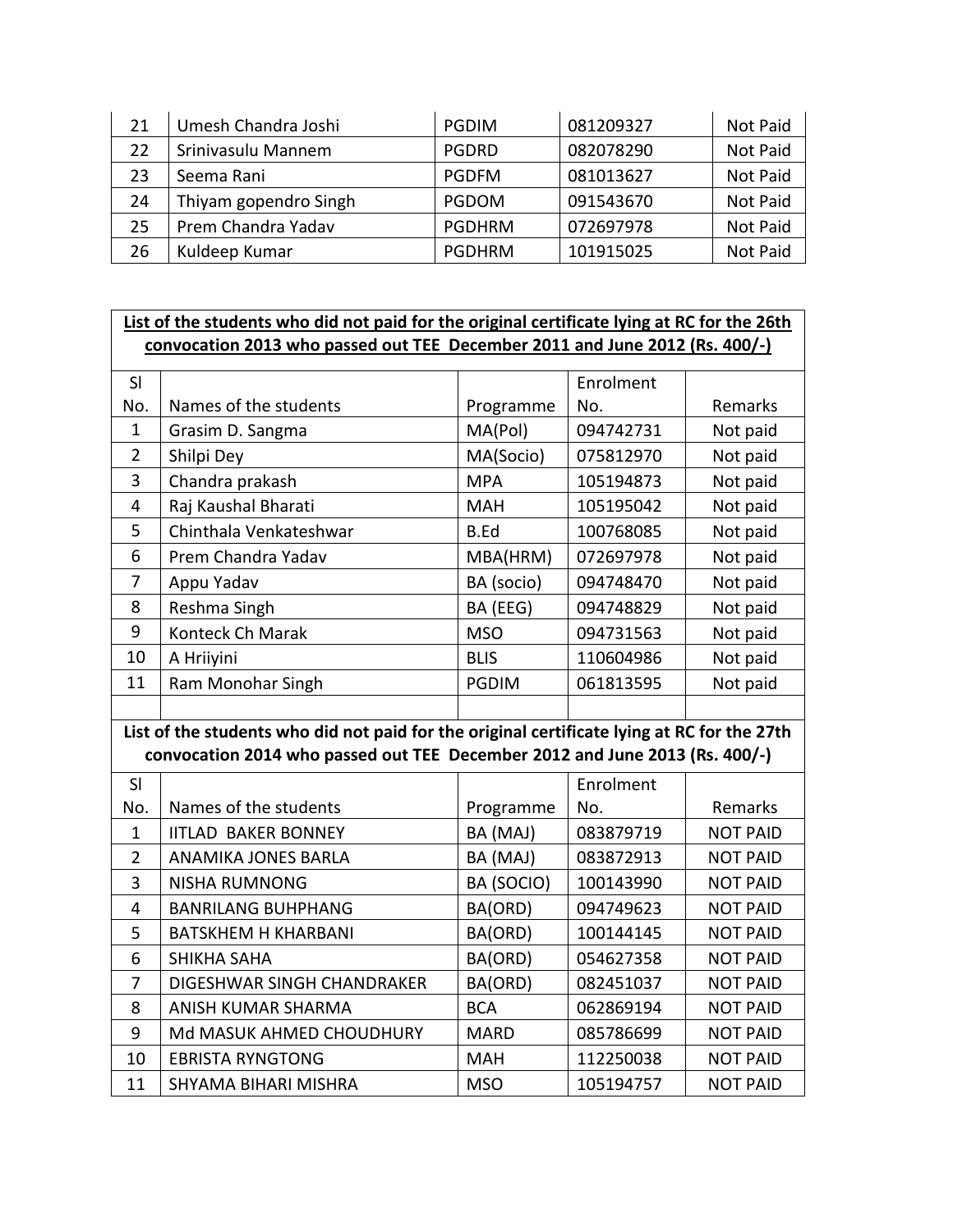| 12 | RAJNI CHAUHAN                 | <b>MSO</b>     | 110595411 | <b>NOT PAID</b> |
|----|-------------------------------|----------------|-----------|-----------------|
| 13 | <b>SHIVANI GURUNG</b>         | <b>MPS</b>     | 110597067 | <b>NOT PAID</b> |
| 14 | <b>MAYA G SHARMA</b>          | <b>MPS</b>     | 100143670 | <b>NOT PAID</b> |
| 15 | <b>HAS PAMCHUILA</b>          | <b>MEG</b>     | 094751153 | <b>NOT PAID</b> |
| 16 | DHURBAJYOTI NATH              | MBA(FM)        | 081014421 | <b>NOT PAID</b> |
| 17 | KUMAR RAJEEV RANJAN           | <b>BSHHA</b>   | 105297930 | <b>NOT PAID</b> |
| 18 | <b>MAHESH CHANDRA PAUDEL</b>  | B.ED           | 100765058 | <b>NOT PAID</b> |
| 19 | <b>TRENCE SAWAN</b>           | B.ED           | 100768236 | <b>NOT PAID</b> |
| 20 | <b>AVESH TEVATIA</b>          | B.ED           | 100768670 | <b>NOT PAID</b> |
| 21 | <b>VEENA KUMARI SINGH</b>     | B.ED           | 100769324 | <b>NOT PAID</b> |
| 22 | PRITIKA TEOTIA                | B.ED           | 100768687 | <b>NOT PAID</b> |
| 23 | <b>SURYA BHUSHAN BHARTI</b>   | B.ED           | 100769861 | <b>NOT PAID</b> |
| 24 | PRADEEP KUMAR YADAV           | B.ED           | 100767979 | <b>NOT PAID</b> |
| 25 | <b>JOYTI GUPTA</b>            | B.ED           | 100767202 | <b>NOT PAID</b> |
| 26 | RANJAN KUMAR GUPTA            | B.ED           | 100765943 | <b>NOT PAID</b> |
| 27 | <b>ESHAN MARAK</b>            | <b>PGDIBO</b>  | 105194704 | <b>NOT PAID</b> |
| 28 | <b>SANJAY CHETRI</b>          | <b>PGDIM</b>   | 070616207 | <b>NOT PAID</b> |
| 29 | <b>DELANEE DEXTER RANEE</b>   | <b>PGDIM</b>   | 102513865 | <b>NOT PAID</b> |
| 30 | <b>ALLAN DOPTH</b>            | <b>PGDIBO</b>  | 100143941 | <b>NOT PAID</b> |
| 31 | <b>CICELIA SUMER</b>          | <b>PGDIBO</b>  | 117249391 | <b>NOT PAID</b> |
| 32 | <b>VIGILANT R KHARLYNGDOH</b> | <b>PGDIBO</b>  | 110597866 | <b>NOT PAID</b> |
| 33 | <b>ALBERT KHARLOR</b>         | <b>PGDIBO</b>  | 117248873 | <b>NOT PAID</b> |
| 34 | <b>ANDREW SHABONG</b>         | <b>DIM</b>     | 121923967 | <b>NOT PAID</b> |
| 35 | <b>BALARIHUN WARJRI</b>       | <b>DIM</b>     | 117244994 | <b>NOT PAID</b> |
| 36 | <b>DELANEE DEXTER RANEE</b>   | <b>PGDIHRM</b> | 102513865 | <b>NOT PAID</b> |
| 37 | UMESH CHANDRA JOSHI           | <b>PGDIHRM</b> | 081209327 | <b>NOT PAID</b> |
| 38 | <b>RONALD S NONGRUM</b>       | <b>PGDIBO</b>  | 117248770 | <b>NOT PAID</b> |
| 39 | PREETI BHANDARI               | <b>PGDIBO</b>  | 117249210 | <b>NOT PAID</b> |
| 40 | SEMORITHA R MARAK             | <b>PGDIBO</b>  | 117249234 | <b>NOT PAID</b> |
| 41 | <b>SEN SEN GUPTA</b>          | <b>PGDIBO</b>  | 110597794 | NOT PAID        |
| 42 | <b>SHABA KHANAM</b>           | <b>PGDIBO</b>  | 127696915 | <b>NOT PAID</b> |
| 43 | <b>IPSITA KHAR CHOUDHURY</b>  | <b>PGDIBO</b>  | 117248984 | <b>NOT PAID</b> |
| 44 | <b>SUMIT PRADHAN</b>          | <b>PGDIBO</b>  | 117249280 | <b>NOT PAID</b> |
| 45 | <b>BANIARLANG MARBANIANG</b>  | <b>PGDIBO</b>  | 117249338 | <b>NOT PAID</b> |
| 46 | <b>MEBARISHA SUTING</b>       | <b>PGDIBO</b>  | 094731681 | <b>NOT PAID</b> |
| 47 | <b>SONAM DAS</b>              | <b>PGDIBO</b>  | 117249076 | <b>NOT PAID</b> |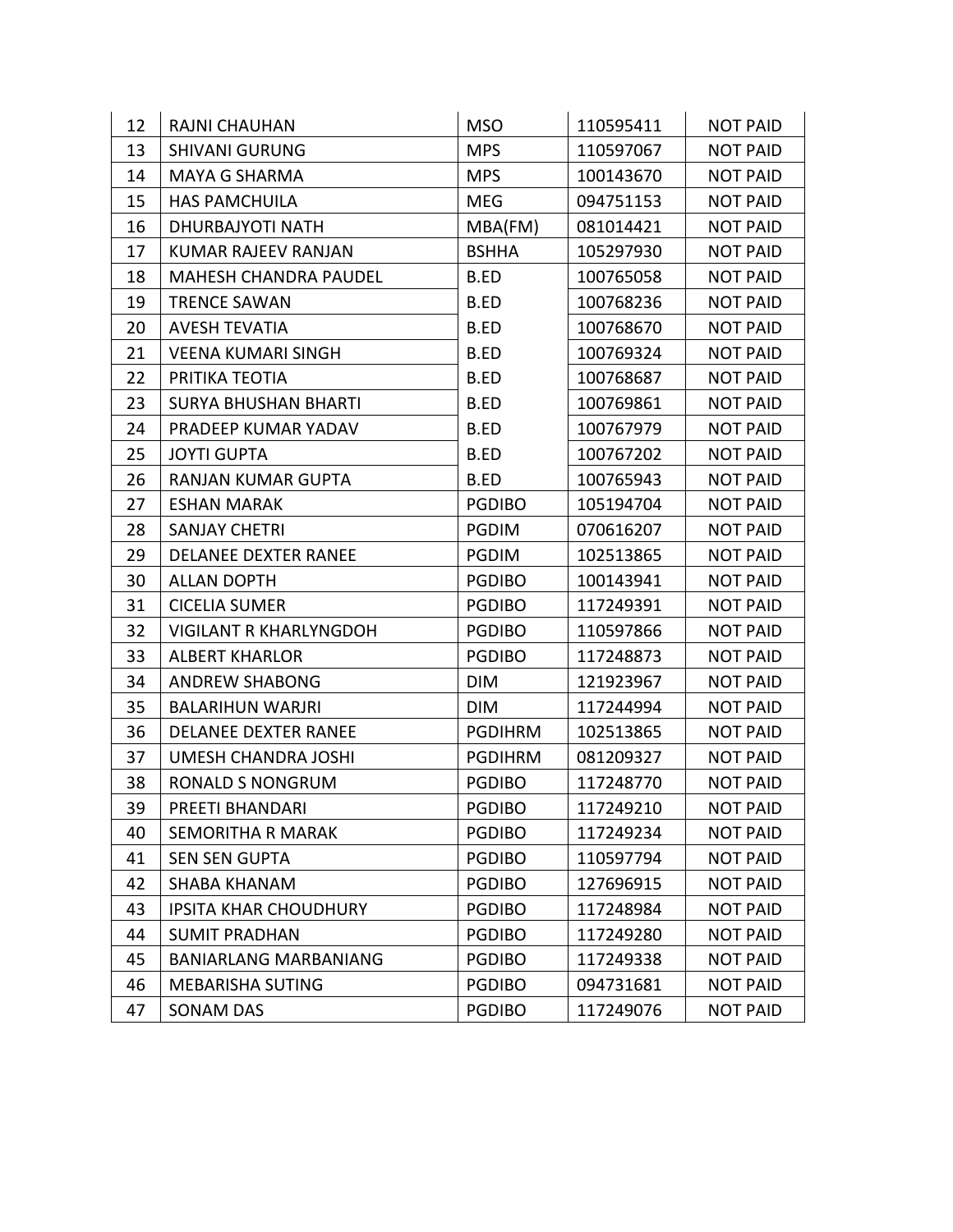|                | List of the students who did not paid for the original certificate lying at RC for the 28th |             |           |                 |  |
|----------------|---------------------------------------------------------------------------------------------|-------------|-----------|-----------------|--|
|                | convocation 2015 who passed out TEE December 2013 and June 2014 (Rs. 400/-)                 |             |           |                 |  |
| SI             |                                                                                             |             | Enrolment |                 |  |
| No.            | Names of the students                                                                       | Programme   | No.       | Remarks         |  |
| $\mathbf{1}$   | <b>VISHAL PACHUAU</b>                                                                       | B.ED        | 121925677 | <b>NOT PAID</b> |  |
| $\overline{2}$ | ANGELA BEAUTIFUL SOHTUN                                                                     | B.ED        | 121925620 | <b>NOT PAID</b> |  |
| 3              | <b>BAIARLYB MARY DKHAR</b>                                                                  | <b>B.ED</b> | 121923777 | <b>NOT PAID</b> |  |
| 4              | <b>JAI SINGH SHEKHAWAT</b>                                                                  | <b>B.ED</b> | 121922736 | <b>NOT PAID</b> |  |
| 5              | <b>SMITA SAHA</b>                                                                           | <b>B.ED</b> | 121927269 | <b>NOT PAID</b> |  |
| 6              | <b>DANNY R NONGSHLI</b>                                                                     | <b>B.ED</b> | 121927394 | <b>NOT PAID</b> |  |
| 7              | <b>ANIL KUMAR</b>                                                                           | <b>B.ED</b> | 121926045 | <b>NOT PAID</b> |  |
| 8              | ROHITAS KUMAR SAINI                                                                         | <b>B.ED</b> | 121926210 | <b>NOT PAID</b> |  |
| 9              | <b>DURGESH KUMAR</b>                                                                        | <b>B.ED</b> | 121922743 | <b>NOT PAID</b> |  |
| 10             | <b>SANJEEV KUMAR</b>                                                                        | <b>B.ED</b> | 121923182 | <b>NOT PAID</b> |  |
| 11             | <b>JNAN RANJAN HIMANSHU</b>                                                                 | <b>B.ED</b> | 121925645 | <b>NOT PAID</b> |  |
| 12             | <b>BINSOPHI NONGPUNG</b>                                                                    | <b>MARD</b> | 098842064 | <b>NOT PAID</b> |  |
| 13             | LAXMI JOSHI ADHIKARI                                                                        | <b>MCOM</b> | 100143944 | <b>NOT PAID</b> |  |
| 14             | CAROLYNI B. NGURKHUM ZUALI                                                                  | <b>MCOM</b> | 094731889 | <b>NOT PAID</b> |  |
| 15             | <b>SUMIT PRADHAN</b>                                                                        | <b>MCOM</b> | 117249280 | <b>NOT PAID</b> |  |
| 16             | REENA KUMARI SINGH                                                                          | <b>MAH</b>  | 075808860 | <b>NOT PAID</b> |  |
| 17             | <b>BALERIAN KHARBANI</b>                                                                    | <b>MAH</b>  | 105195041 | <b>NOT PAID</b> |  |
| 18             | <b>IMTICHUBA CHANG</b>                                                                      | <b>MAH</b>  | 100143301 | <b>NOT PAID</b> |  |
| 19             | <b>SABINA DKHAR</b>                                                                         | <b>MAH</b>  | 117240919 | <b>NOT PAID</b> |  |
| 20             | <b>MERYSTELA SUCHIANG</b>                                                                   | <b>MAH</b>  | 117241190 | <b>NOT PAID</b> |  |
| 21             | <b>BONANI DEB</b>                                                                           | <b>MEG</b>  | 117244590 | <b>NOT PAID</b> |  |
| 22             | <b>RITTA DEVI</b>                                                                           | <b>MEG</b>  | 093129522 | <b>NOT PAID</b> |  |
| 23             | <b>TINA ARORA</b>                                                                           | <b>MEG</b>  | 127624636 | <b>NOT PAID</b> |  |
| 24             | SANJEET KUMAR                                                                               | MHI         | 105194876 | <b>NOT PAID</b> |  |
| 25             | <b>KAMINI KUMARI</b>                                                                        | MHI         | 117235433 | <b>NOT PAID</b> |  |
| 26             | <b>TSUNGDILA ANAR</b>                                                                       | <b>MPA</b>  | 094743820 | <b>NOT PAID</b> |  |
| 27             | <b>ESTHER NGULLIE</b>                                                                       | <b>MPS</b>  | 105194973 | <b>NOT PAID</b> |  |
| 28             | PYNBHASHISHA NONGSIEJ                                                                       | <b>MPS</b>  | 117704450 | <b>NOT PAID</b> |  |
| 29             | <b>WANDARISUK NONGSPUNG</b>                                                                 | <b>MPS</b>  | 125604273 | <b>NOT PAID</b> |  |
| 30             | <b>ALWITH MARAK</b>                                                                         | <b>MPS</b>  | 100143660 | <b>NOT PAID</b> |  |
| 31             | <b>ANNE BOLIN SHATI</b>                                                                     | <b>MSO</b>  | 125599813 | <b>NOT PAID</b> |  |
| 32             | <b>ITOLU CHOPHY</b>                                                                         | <b>MSO</b>  | 117236657 | <b>NOT PAID</b> |  |
| 33             | <b>TAMPAKWON KENGOO</b>                                                                     | <b>MSO</b>  | 117704586 | <b>NOT PAID</b> |  |
| 34             | <b>ENOLYNE LYNGDOH</b>                                                                      | <b>MSO</b>  | 117236808 | <b>NOT PAID</b> |  |
| 35             | <b>SYRPAILIN K BANI</b>                                                                     | <b>MSO</b>  | 117236560 | <b>NOT PAID</b> |  |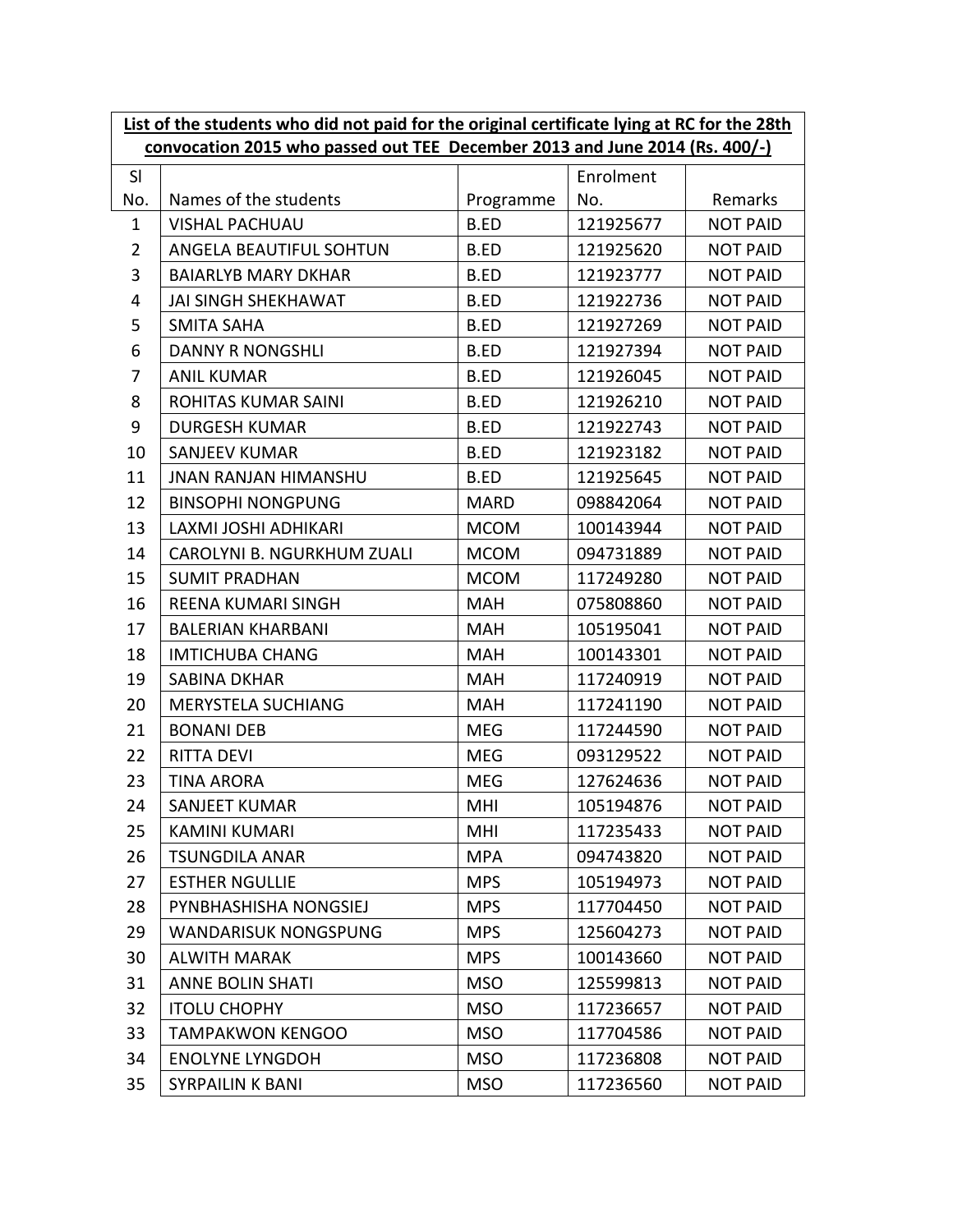| -36 | <b>ICYDORA MACKAY KHARBANI</b> | <b>MSO</b> | 092306666 | NOT PAID        |
|-----|--------------------------------|------------|-----------|-----------------|
| 37  | SENGMETHIRA NONGRUM            | <b>MSO</b> | 117236578 | <b>NOT PAID</b> |
| -38 | RAKESH RAUSHAN                 | PGDCA      | 084412958 | <b>NOT PAID</b> |
| -39 | CAROLYNI B. NGURKHUM ZUALI     | PGDIBA     | 094731889 | <b>NOT PAID</b> |

#### **List of the students who did not paid for the original certificate lying at RC for the 29th convocation 2016 who passed out TEE December 2014 and June 2015 (Rs. 400/-)**

| SI             |                           |            | Enrolment |                 |
|----------------|---------------------------|------------|-----------|-----------------|
| No.            | Names of the students     | Programme  | No.       | Remarks         |
| $\mathbf{1}$   | <b>RAJIV SINGH</b>        | BA(EEG)    | 093130258 | <b>NOT PAID</b> |
| $\overline{2}$ | <b>EVANGELYNE LYNGBA</b>  | BA(EEG)    | 121915050 | <b>NOT PAID</b> |
| 3              | <b>RAVINDER SINGH</b>     | BA(EEG)    | 117267081 | <b>NOT PAID</b> |
| $\overline{4}$ | <b>SIROLINE SUCHEN</b>    | BA(EEG)    | 117268725 | <b>NOT PAID</b> |
| 5              | SANGITA SANGMA            | BA(EEG)    | 094737177 | <b>NOT PAID</b> |
| 6              | <b>SHARBINA DAS</b>       | BA(EEG)    | 076327880 | <b>NOT PAID</b> |
| $\overline{7}$ | R TALUNG DAVID            | BA(EEG)    | 117268607 | <b>NOT PAID</b> |
| 8              | <b>SIMAN RANI</b>         | BA(EEG)    | 117266896 | <b>NOT PAID</b> |
| 9              | <b>LUCHAN MARBANIANG</b>  | BA(EEG)    | 094737905 | <b>NOT PAID</b> |
| 10             | <b>RANJITH V</b>          | BA(EEG)    | 075495799 | <b>NOT PAID</b> |
| 11             | <b>MOHD IRAN</b>          | BA (HINDI) | 127624540 | <b>NOT PAID</b> |
| 12             | <b>AMAN SHARWAT</b>       | BA (HINDI) | 118207659 | <b>NOT PAID</b> |
| 13             | <b>SANJAY KUMAR</b>       | BA (HINDI) | 127624381 | <b>NOT PAID</b> |
| 14             | <b>DEIBIANG R SOHTUN</b>  | BA(EPA)    | 117264158 | <b>NOT PAID</b> |
| 15             | <b>BIDHAN GHOSH</b>       | BA(EPA)    | 125597938 | <b>NOT PAID</b> |
| 16             | SHUBHAM CHOUDHURY         | BA(EPA)    | 121915232 | <b>NOT PAID</b> |
| 17             | <b>EBANROI SYMPLI</b>     | BA (ESO)   | 112252214 | <b>NOT PAID</b> |
| 18             | <b>SHASHI KANT THAKUR</b> | BA (ESO)   | 082451051 | <b>NOT PAID</b> |
| 19             | RAJU SANGMA               | BA (ESO)   | 094747526 | <b>NOT PAID</b> |
| 20             | <b>AMAR SINGH</b>         | BA (ESO)   | 127624367 | <b>NOT PAID</b> |
| 21             | <b>DOLINDA SYIERLAIT</b>  | BA (ESO)   | 085223178 | <b>NOT PAID</b> |
| 22             | MEBARISHISHA DEWKHAID     | BA (ESO)   | 085223408 | <b>NOT PAID</b> |
| 23             | RESHMA SYMPLI             | BA (ESO)   | 117269100 | <b>NOT PAID</b> |
| 24             | KUMARI RINKU PRASAD       | BA(ESO)    | 112252214 | <b>NOT PAID</b> |
| 25             | <b>KRISHAN KUMAR</b>      | BA(ESO)    | 105193784 | <b>NOT PAID</b> |
| 26             | <b>AJAY SINGH</b>         | BA(ESO)    | 105193771 | <b>NOT PAID</b> |
| 27             | <b>JOYLESH R MARAK</b>    | BA(ESO)    | 117268076 | <b>NOT PAID</b> |
| 28             | <b>MAWMITA CHOUDHURY</b>  | BA(ESO)    | 112252063 | <b>NOT PAID</b> |
| 29             | LINCY J CHOUKKATHARA      | BA(ESO)    | 117268280 | <b>NOT PAID</b> |
| 30             | <b>JAIRAJ CHHETRY</b>     | BA(ESO)    | 117252422 | <b>NOT PAID</b> |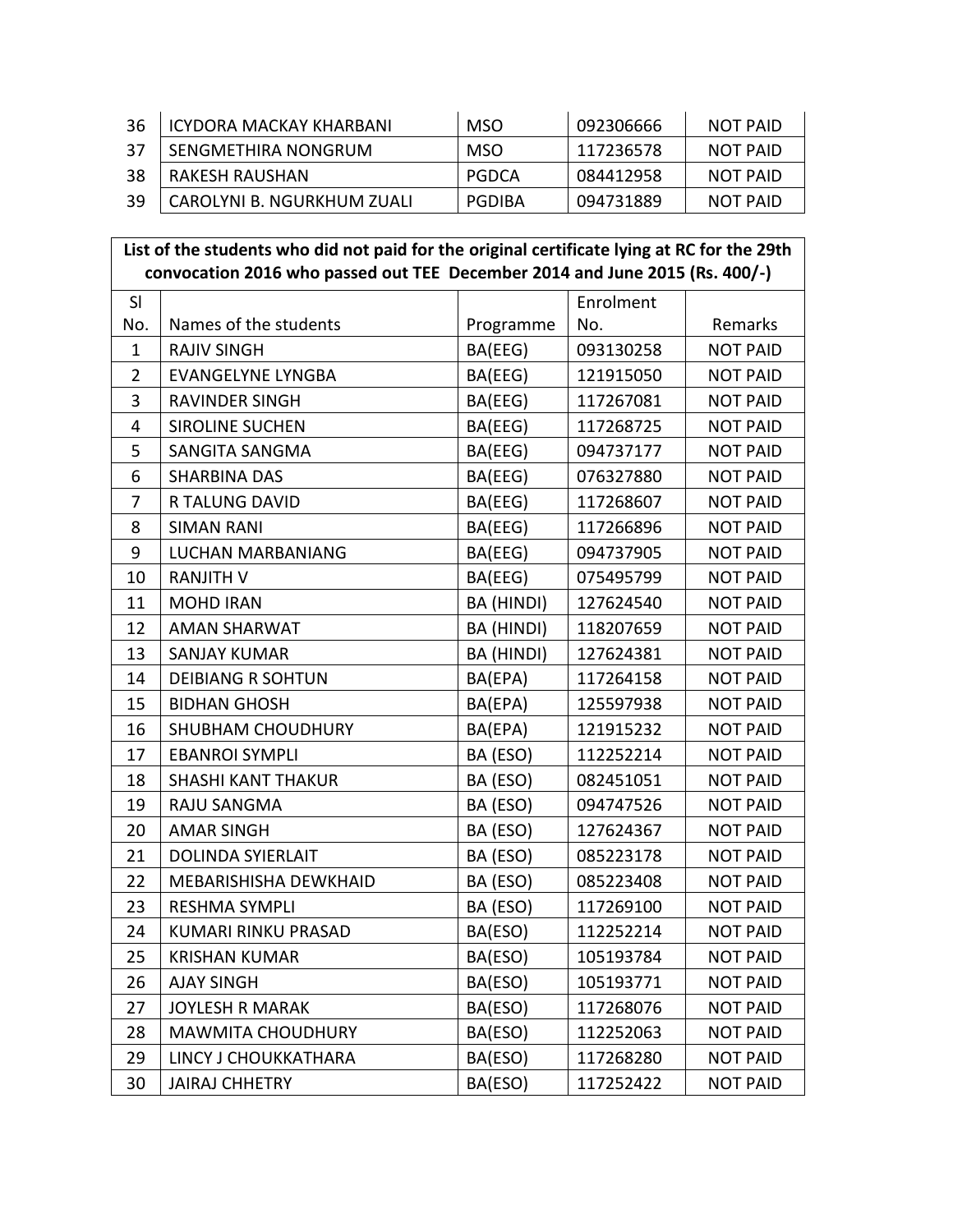| 31 | PYNBHALIN RUMNONG              | BA(ESO)  | 105193964 | <b>NOT PAID</b> |
|----|--------------------------------|----------|-----------|-----------------|
| 32 | <b>CHANDRA PRAKASH SHARAN</b>  | BA(ESO)  | 117264180 | <b>NOT PAID</b> |
| 33 | <b>WANRILANG KUMAR</b>         | BA(ESO)  | 117252408 | <b>NOT PAID</b> |
| 34 | PHIBA SUN                      | BA(ESO)  | 125598227 | <b>NOT PAID</b> |
| 35 | <b>DEIWI RYMBAI</b>            | BA(ESO)  | 125595181 | <b>NOT PAID</b> |
| 36 | <b>HIMANI NATH</b>             | BA(ESO)  | 125595181 | <b>NOT PAID</b> |
| 37 | <b>RITA SWARGIARY</b>          | BA(ESO)  | 125581255 | <b>NOT PAID</b> |
| 38 | <b>IBANKYNTIEW B SYIEMLIEH</b> | BA(ESO)  | 105194108 | <b>NOT PAID</b> |
| 39 | <b>CHRISTINA DAIMARY</b>       | BA(ESO)  | 117268599 | <b>NOT PAID</b> |
| 40 | <b>RAVEEN KUMAR</b>            | BA(ESO)  | 105193794 | <b>NOT PAID</b> |
| 41 | <b>ANTHONY NGUN KUNGA</b>      | BA (ORD) | 117266327 | <b>NOT PAID</b> |
| 42 | <b>DARIHUN MAWLONG</b>         | BA (ORD) | 083873811 | <b>NOT PAID</b> |
| 43 | <b>RIHOK SUCHIANG</b>          | BA (ORD) | 085222990 | <b>NOT PAID</b> |
| 44 | <b>JACINTA MARY NONGLAIT</b>   | BA (ORD) | 105193981 | <b>NOT PAID</b> |
| 45 | <b>GARAN A SANGMA</b>          | BA (ORD) | 117251943 | <b>NOT PAID</b> |
| 46 | YOORIKA CHYRMANG               | BA (ORD) | 121915074 | <b>NOT PAID</b> |
| 47 | LIVING DENIS SUCHIANG          | BA (ORD) | 117268550 | <b>NOT PAID</b> |
| 48 | <b>SUDIP Kr THAKUR</b>         | BA (ORD) | 117251072 | <b>NOT PAID</b> |
| 49 | <b>KORDALYNE HADEM</b>         | BA (ORD) | 121929484 | <b>NOT PAID</b> |
| 50 | <b>LUMSUKLIN MARNGAR</b>       | BA (ORD) | 125594600 | <b>NOT PAID</b> |
| 51 | <b>RICHAN YMBON</b>            | BA (ORD) | 117264940 | <b>NOT PAID</b> |
| 52 | <b>HEIBOR U L SHULLAI</b>      | BA (ORD) | 125587439 | <b>NOT PAID</b> |
| 53 | EILADMI SHADAP MANNAR          | BA (ORD) | 125585159 | <b>NOT PAID</b> |
| 54 | <b>DUHWIMA SUNGOH</b>          | BA (ORD) | 125585016 | <b>NOT PAID</b> |
| 55 | <b>MEHRA POHLONG</b>           | BA (ORD) | 121915368 | <b>NOT PAID</b> |
| 56 | SABYASACHI CHOUDHURY           | BA (ORD) | 094729187 | <b>NOT PAID</b> |
| 57 | <b>DEVENDER CHAUHAN</b>        | BA (ORD) | 121930970 | <b>NOT PAID</b> |
| 58 | SARMITI NONGRUM                | BA (ORD) | 112253341 | <b>NOT PAID</b> |
| 59 | UNIVERSITY PARIONG             | BA (ORD) | 125584250 | <b>NOT PAID</b> |
| 60 | SPELWINGSTONE NONGMIN          | BA (ORD) | 125581721 | <b>NOT PAID</b> |
| 61 | NICHEL MUKHIM                  | BA (ORD) | 125581169 | <b>NOT PAID</b> |
| 62 | <b>MEDRAN LYNDOH</b>           | BA (ORD) | 121915873 | <b>NOT PAID</b> |
| 63 | <b>BALISHA LYNGDOH</b>         | BA (ORD) | 105194305 | <b>NOT PAID</b> |
| 64 | <b>BENJILA J MARAK</b>         | BA (ORD) | 105194066 | <b>NOT PAID</b> |
| 65 | <b>RINAMERY MARTHONG</b>       | BA (ORD) | 105193902 | <b>NOT PAID</b> |
| 66 | <b>CHANANG K SANGMA</b>        | BA (ORD) | 125594269 | <b>NOT PAID</b> |
| 67 | <b>CHIDRANI R MARAK</b>        | BA (ORD) | 125594251 | <b>NOT PAID</b> |
| 68 | <b>AJATH K MARAK</b>           | BA (ORD) | 125581413 | <b>NOT PAID</b> |
| 69 | <b>CRONOLISH B SANGMA</b>      | BA (ORD) | 125581398 | <b>NOT PAID</b> |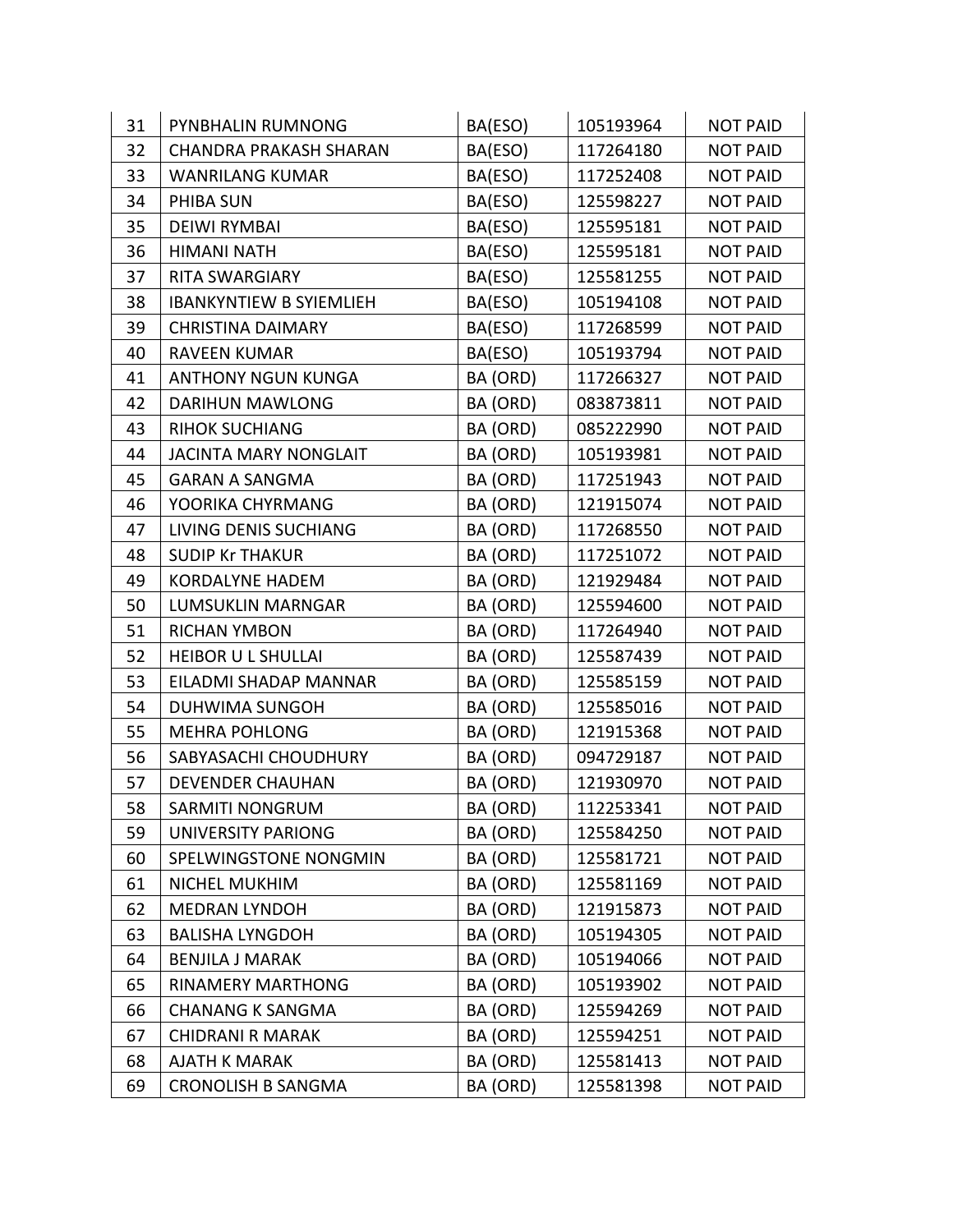| 70  | <b>AMIT KUMAR GUPTA</b>       | BA (ORD) | 105099425 | <b>NOT PAID</b> |
|-----|-------------------------------|----------|-----------|-----------------|
| 71  | <b>DARIHUN DKHAR</b>          | BA (ORD) | 117265468 | <b>NOT PAID</b> |
| 72  | NIDISCIBON RYNGKHLEM          | BA (ORD) | 117265927 | <b>NOT PAID</b> |
| 73  | <b>MEMORIAL LATHONG</b>       | BA (ORD) | 117265490 | <b>NOT PAID</b> |
| 74  | <b>INDIRA D SHIRA</b>         | BA (ORD) | 117251477 | <b>NOT PAID</b> |
| 75  | <b>ENTRIMAI SHYRKON</b>       | BA (ORD) | 117251248 | <b>NOT PAID</b> |
| 76  | ELLISEF FRENCIS MAWTHYRNIANG  | BA (ORD) | 094737604 | <b>NOT PAID</b> |
| 77  | <b>SAROJ SINGH</b>            | BA (ORD) | 110596840 | <b>NOT PAID</b> |
| 78  | <b>SHANTIMERI KURBAH</b>      | BA (ORD) | 121915723 | <b>NOT PAID</b> |
| 79  | <b>WILBERT THYRNIANG</b>      | BA (ORD) | 121915716 | <b>NOT PAID</b> |
| 80  | <b>CHANDER MOHAN</b>          | BA (ORD) | 127625154 | <b>NOT PAID</b> |
| 81  | <b>SANJIB K MARAK</b>         | BA (ORD) | 125581420 | <b>NOT PAID</b> |
| 82  | TEILANG BASHISHA WANNIANG     | BA (ORD) | 121915612 | <b>NOT PAID</b> |
| 83  | DIDIMORA SYIEMLIEH            | BA (ORD) | 121915637 | <b>NOT PAID</b> |
| 84  | <b>DONDORLIN SYIEMLIEH</b>    | BA (ORD) | 121915644 | <b>NOT PAID</b> |
| 85  | <b>SILVER MERRY SYIEMLIEH</b> | BA (ORD) | 121915651 | <b>NOT PAID</b> |
| 86  | <b>GROSS WORD RIANGTERM</b>   | BA (ORD) | 121915787 | <b>NOT PAID</b> |
| 87  | PRINMERSIS SYIEMLIEH          | BA (ORD) | 105194287 | <b>NOT PAID</b> |
| 88  | <b>JUDITH M KHARBANI</b>      | BA (ORD) | 110603240 | <b>NOT PAID</b> |
| 89  | <b>JOHN CH MARAK</b>          | BA (ORD) | 105194214 | <b>NOT PAID</b> |
| 90  | ELDAMARY IAWPHNIAW            | BA (ORD) | 105194109 | <b>NOT PAID</b> |
| 91  | <b>CHANGING R MARAK</b>       | BA (ORD) | 117252160 | <b>NOT PAID</b> |
| 92  | <b>MARY NOILARINA LYNGDOH</b> | BA (ORD) | 105194088 | <b>NOT PAID</b> |
| 93  | ROLLINGSTONE SANGMA           | BA (ORD) | 125581105 | <b>NOT PAID</b> |
| 94  | PARBINA CH MARAK              | BA (ORD) | 117250340 | <b>NOT PAID</b> |
| 95  | <b>ELYNEDA THYRNIANG</b>      | BA (ORD) | 117251105 | <b>NOT PAID</b> |
| 96  | <b>JYOTI GEWALI</b>           | BA (ORD) | 117251491 | <b>NOT PAID</b> |
| 97  | ROLIS RYNGKHLEM               | BA (ORD) | 117252390 | <b>NOT PAID</b> |
| 98  | PHERLINDA SNAITANG            | BA (ORD) | 117266398 | <b>NOT PAID</b> |
| 99  | <b>RUNA M MARAK</b>           | BA (ORD) | 117267533 | <b>NOT PAID</b> |
| 100 | RISTILIAN KBANI               | BA (ORD) | 075807400 | <b>NOT PAID</b> |
| 101 | AMIT KUMAR SHRIVASTAVA        | BA (ORD) | 094748535 | <b>NOT PAID</b> |
| 102 | <b>AGNES PYRTUH</b>           | BA (ORD) | 117268259 | <b>NOT PAID</b> |
| 103 | <b>DILIANCY LYNGDOH</b>       | BA (ORD) | 092304505 | <b>NOT PAID</b> |
| 104 | SHALITA HYNNIEWTA             | BA (ORD) | 092301595 | <b>NOT PAID</b> |
| 105 | <b>NIFTYMON DKHAR</b>         | BA (ORD) | 110604076 | <b>NOT PAID</b> |
| 106 | EPHILINDA UMDOR               | BA (ORD) | 117267938 | <b>NOT PAID</b> |
| 107 | <b>KHADDARIS NONGBRI</b>      | BA (ORD) | 105194324 | <b>NOT PAID</b> |
| 108 | PINKY CHHAPRIA                | BA (ORD) | 120174040 | <b>NOT PAID</b> |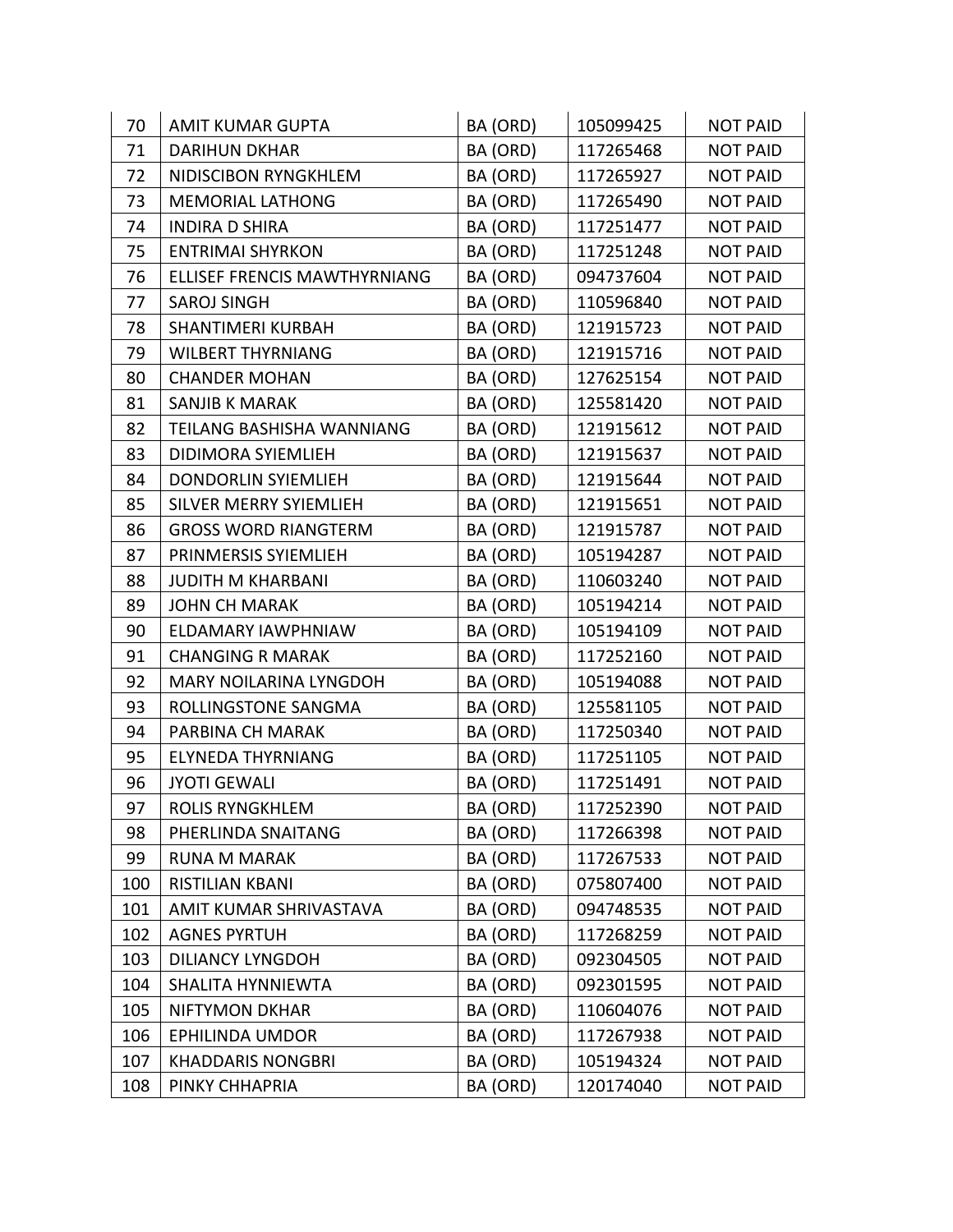| 109 | <b>HARDIS MYRTHONG</b>      | BA (ORD)    | 110604732 | <b>NOT PAID</b> |
|-----|-----------------------------|-------------|-----------|-----------------|
| 110 | M JIBON SINGHA              | BA (ORD)    | 105062263 | <b>NOT PAID</b> |
| 111 | DEARLANSTAR MARWEIN         | BA (ORD)    | 100144127 | <b>NOT PAID</b> |
| 112 | YOOBINA PARIONG             | BA (ORD)    | 121929990 | <b>NOT PAID</b> |
| 113 | <b>SPECIALLIN MYLLIEM</b>   | BA (ORD)    | 117266438 | <b>NOT PAID</b> |
| 114 | <b>BIBIANA KHARKONGOR</b>   | BA (ORD)    | 094738645 | <b>NOT PAID</b> |
| 115 | <b>DROSILA PHAWA</b>        | BA (ORD)    | 117251588 | <b>NOT PAID</b> |
| 116 | <b>RAKESH Kr VAISHNAV</b>   | BA (ORD)    | 121915200 | <b>NOT PAID</b> |
| 117 | <b>BABU LAL BHAWARIA</b>    | BA (ORD)    | 121915218 | <b>NOT PAID</b> |
| 118 | <b>THAILINKI MANNER</b>     | BA (ORD)    | 121929366 | <b>NOT PAID</b> |
| 119 | <b>SWEET AROMA SUNGOH</b>   | BA (ORD)    | 121929438 | <b>NOT PAID</b> |
| 120 | RI I MAIA LAMARE            | BA (ORD)    | 121929460 | <b>NOT PAID</b> |
| 121 | <b>TEILANG SUCHIANG</b>     | BA (ORD)    | 121929491 | <b>NOT PAID</b> |
| 122 | JENYTAELIN L MAWLONG        | BA (ORD)    | 092301270 | <b>NOT PAID</b> |
| 123 | <b>JOSTILA HAJONG</b>       | BA (ORD)    | 117265902 | <b>NOT PAID</b> |
|     | <b>SYRPAI JINGMUTLANG</b>   |             |           |                 |
| 124 | MARBANIANG                  | BA (ORD)    | 117266334 | <b>NOT PAID</b> |
| 125 | <b>SYNTAMERIS N SYIEM</b>   | BA (ORD)    | 105193900 | <b>NOT PAID</b> |
| 126 | <b>TELSINORIS SOHPHOH</b>   | BA (ORD)    | 105193875 | <b>NOT PAID</b> |
| 127 | <b>IBASHISHA NONGKHLAW</b>  | BA (ORD)    | 105194161 | <b>NOT PAID</b> |
| 128 | SATYAJIT CHANDA             | BA (ORD)    | 121929262 | <b>NOT PAID</b> |
| 129 | <b>ELDARIS THONGNI</b>      | BA (ORD)    | 117266549 | <b>NOT PAID</b> |
| 130 | TASHA WANME P. MARAK        | BA (AVFX)   | 125758951 | <b>NOT PAID</b> |
| 131 | LUCY ANNE MARY SANGRIANG    | B. COM      | 094732533 | <b>NOT PAID</b> |
| 132 | PARBATI DEVI SIKDEL         | B. COM      | 117240331 | <b>NOT PAID</b> |
| 133 | <b>SURAJ DEO KR. PANDIT</b> | B. COM      | 105196018 | <b>NOT PAID</b> |
| 134 | <b>BABUL KUMAR ROY</b>      | B. COM      | 117240450 | <b>NOT PAID</b> |
| 135 | <b>SAGAR GURUNG</b>         | B. COM      | 117240481 | <b>NOT PAID</b> |
| 136 | <b>JHARASPHINE CH.MOMIN</b> | BSC (BOT)   | 094736680 | <b>NOT PAID</b> |
| 137 | SANJAY KUMAR SINGHA         | <b>BSW</b>  | 105528435 | <b>NOT PAID</b> |
| 138 | AWI NEM GING                | <b>BSW</b>  | 075808250 | <b>NOT PAID</b> |
| 139 | CELINA KARERAKKATTIL        | <b>BSW</b>  | 136647558 | <b>NOT PAID</b> |
| 140 | LUCIANA LYNGDOH             | B.Ed        | 130323413 | <b>NOT PAID</b> |
| 141 | MALCOLM M. LYNGDOH          | B.Ed        | 130323366 | <b>NOT PAID</b> |
| 142 | <b>WIDAKANI LALOO</b>       | B.Ed        | 130323223 | <b>NOT PAID</b> |
| 143 | <b>INDAROI JYRWA</b>        | B.Ed        | 130323255 | <b>NOT PAID</b> |
| 144 | <b>BANALINDA MARWEIN</b>    | B.Ed        | 130324289 | <b>NOT PAID</b> |
| 145 | NIBHALANG SUCHIANG          | B.Ed        | 130324271 | <b>NOT PAID</b> |
| 146 | RUNA A. CHOUDHARY           | B.Ed        | 130323097 | <b>NOT PAID</b> |
| 147 | <b>CHARLES M. LYNGDOH</b>   | <b>B.Ed</b> | 130324311 | <b>NOT PAID</b> |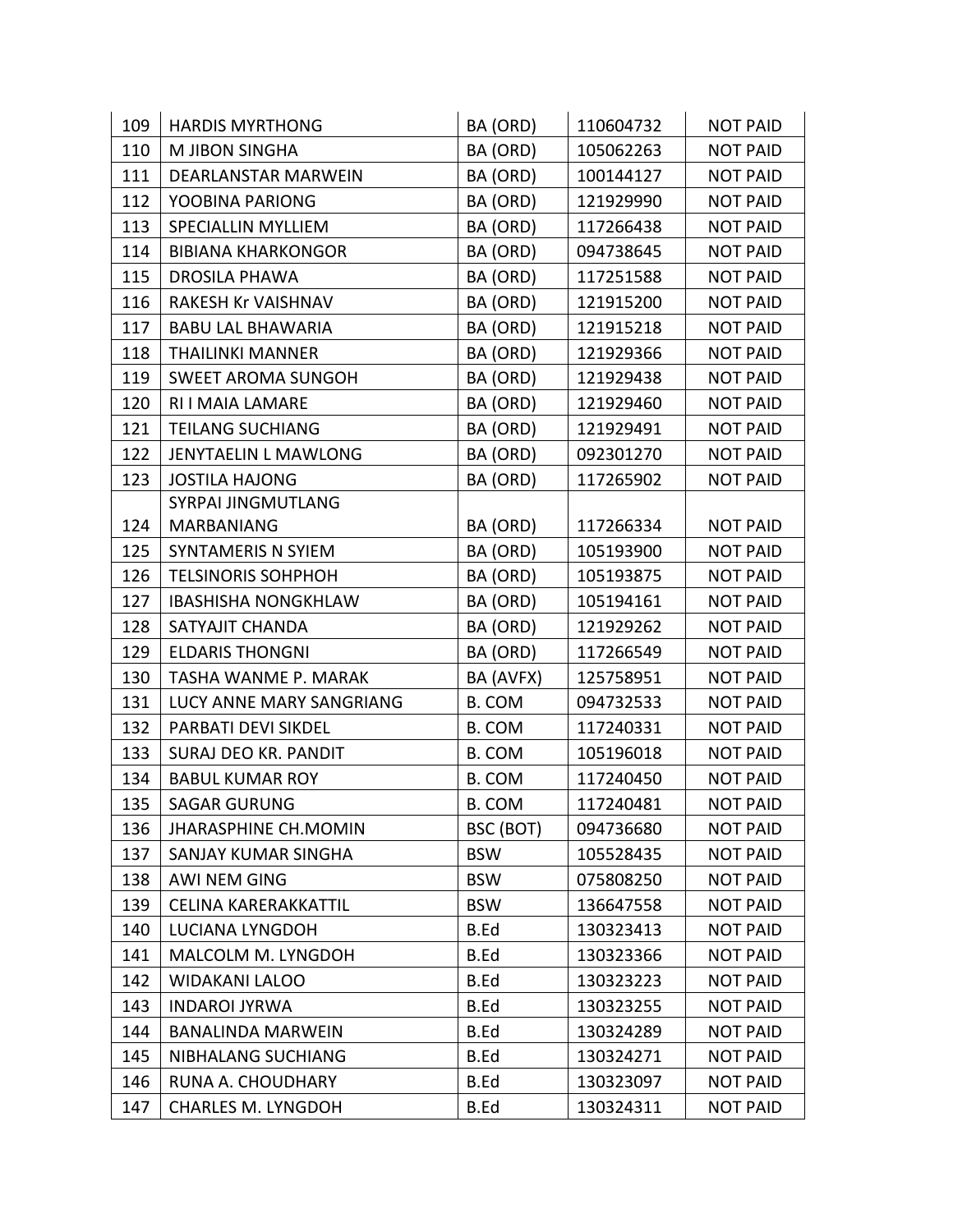| 148 | <b>IBASHISHA KHARNGAPKYNTA</b> | B.Ed        | 100767449 | <b>NOT PAID</b> |
|-----|--------------------------------|-------------|-----------|-----------------|
| 149 | SEJIETI SARKHEL                | <b>B.Ed</b> | 130323040 | <b>NOT PAID</b> |
| 150 | <b>SAROJ RAWAT</b>             | B.Ed        | 130323864 | <b>NOT PAID</b> |
| 151 | <b>KISHAN D MAHTO</b>          | B.Ed        | 130314460 | <b>NOT PAID</b> |
| 152 | POOJA BISWA                    | B.Ed        | 130314414 | <b>NOT PAID</b> |
| 153 | UTTAM BHATTACHARJEE            | B.Ed        | 130314589 | <b>NOT PAID</b> |
| 154 | <b>BIJENDRA BAHADUR SINGH</b>  | <b>B.Ed</b> | 130322934 | <b>NOT PAID</b> |
| 155 | <b>DIANGHUNLANG WAHLANG</b>    | B.Ed        | 130323975 | <b>NOT PAID</b> |
| 156 | <b>SIANTILANG LAWRINIANG</b>   | B.Ed        | 130324010 | <b>NOT PAID</b> |
| 157 | <b>SUBAN N MARAK</b>           | <b>B.Ed</b> | 130324035 | <b>NOT PAID</b> |
| 158 | <b>JITUMANI SARMA</b>          | B.Ed        | 130324368 | <b>NOT PAID</b> |
| 159 | <b>DHRUN KUMAR</b>             | <b>B.Ed</b> | 130324200 | <b>NOT PAID</b> |
| 160 | <b>TERINA NONGDHAR</b>         | <b>B.Ed</b> | 130324200 | <b>NOT PAID</b> |
| 161 | SANJIB Kr BHATTACHARJEE        | <b>B.Ed</b> | 130324572 | <b>NOT PAID</b> |
| 162 | <b>NIDHI KAUSHIK</b>           | <b>B.Ed</b> | 130324028 | <b>NOT PAID</b> |
| 163 | <b>ESTHER SABRINA DAS</b>      | <b>B.Ed</b> | 111961082 | <b>NOT PAID</b> |
| 164 | <b>BANJOPLYNE L MARAK</b>      | <b>B.Ed</b> | 130323832 | <b>NOT PAID</b> |
| 165 | <b>UMESH C MOHANTA</b>         | B.Ed        | 130323871 | <b>NOT PAID</b> |
| 166 | NIWADALASALAN SUIAM            | <b>B.Ed</b> | 130324519 | <b>NOT PAID</b> |
| 167 | DIPALEE A SANGMA               | <b>B.Ed</b> | 121926038 | <b>NOT PAID</b> |
| 168 | BATSKHEMLANG MARBANIANG        | B.Ed        | 121923745 | <b>NOT PAID</b> |
| 169 | <b>CLEARLY SYIEM</b>           | B.Ed        | 130323714 | <b>NOT PAID</b> |
| 170 | <b>AGNES G NONGSIEJ</b>        | <b>B.Ed</b> | 121926131 | <b>NOT PAID</b> |
| 171 | MARPLINA RYNTATHIANG           | <b>B.Ed</b> | 121925534 | <b>NOT PAID</b> |
| 172 | <b>MEDAKERLIN DIENGDOH</b>     | B.Ed        | 130324329 | <b>NOT PAID</b> |
| 173 | <b>KYNTIEWBUROM WAHLANG</b>    | <b>B.Ed</b> | 090296133 | <b>NOT PAID</b> |
| 174 | <b>MEBAAIDIAM LAMIN</b>        | <b>MCOM</b> | 12792685  | <b>NOT PAID</b> |
| 175 | <b>IBANRIKORDOR L NONGBRI</b>  | <b>MCOM</b> | 130321140 | <b>NOT PAID</b> |
| 176 | <b>ARATI THAPA</b>             | <b>MCOM</b> | 127693315 | <b>NOT PAID</b> |
| 177 | <b>RUPA SUNAR</b>              | <b>MCOM</b> | 127692796 | <b>NOT PAID</b> |
| 178 | <b>HEMA THAPA</b>              | <b>MCOM</b> | 127692811 | <b>NOT PAID</b> |
| 179 | <b>SHAH MAHAMMED</b>           | <b>MCOM</b> | 117249194 | <b>NOT PAID</b> |
| 180 | <b>JESSY LAMNEITING JOUTE</b>  | <b>MCOM</b> | 127693798 | <b>NOT PAID</b> |
| 181 | PRATIMA RAI                    | <b>MCOM</b> | 127693798 | <b>NOT PAID</b> |
| 182 | NISAKA SHYLLA                  | <b>MCOM</b> | 127692882 | <b>NOT PAID</b> |
| 183 | <b>JOYFUL MERY THONGNI</b>     | <b>MCOM</b> | 136641675 | <b>NOT PAID</b> |
| 184 | <b>JYOTI PANDEY</b>            | <b>MCOM</b> | 112251799 | <b>NOT PAID</b> |
| 185 | DEBOJANI BHATTACHARJEE         | <b>MCOM</b> | 110597676 | <b>NOT PAID</b> |
| 186 | <b>JAMUNA SHARMA</b>           | <b>MCOM</b> | 127693860 | <b>NOT PAID</b> |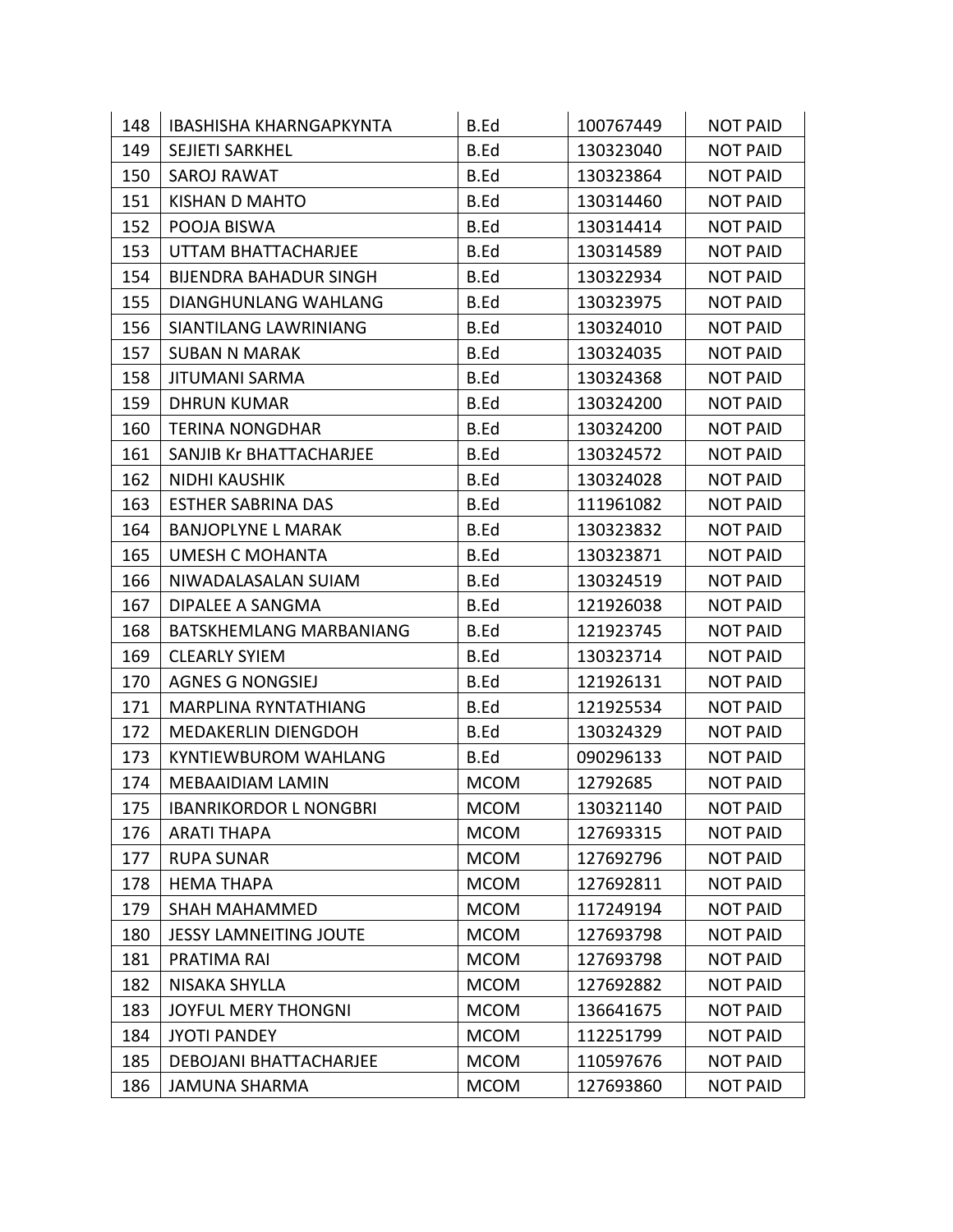| 187 | <b>WAHENG BAM RAJESH MEITEI</b> | <b>MCOM</b> | 127693204 | <b>NOT PAID</b> |
|-----|---------------------------------|-------------|-----------|-----------------|
| 188 | REZIA AHMED MARBOH              | <b>MCOM</b> | 127693211 | <b>NOT PAID</b> |
| 189 | <b>NABIR SINGH</b>              | <b>MCOM</b> | 127693458 | <b>NOT PAID</b> |
| 190 | <b>SUBHAJIT SEN GUPTA</b>       | <b>MCOM</b> | 110597794 | <b>NOT PAID</b> |
| 191 | <b>BIMLA SHARMA</b>             | <b>MCOM</b> | 121918689 | <b>NOT PAID</b> |
| 192 | <b>ARPITA DAS</b>               | <b>MCOM</b> | 127693229 | <b>NOT PAID</b> |
| 193 | <b>BARILIN WARJRI</b>           | <b>MCOM</b> | 127692764 | <b>NOT PAID</b> |
| 194 | <b>MARICHDOR TYMMENNIANG</b>    | <b>MCOM</b> | 105194678 | <b>NOT PAID</b> |
| 195 | <b>SALMA BEGUM TALUKDAR</b>     | <b>MCOM</b> | 127692979 | <b>NOT PAID</b> |
| 196 | SAMBORLANG RANGAT               | <b>MCOM</b> | 117249400 | <b>NOT PAID</b> |
| 197 | POONAM SHARMA                   | <b>MCOM</b> | 127692890 | <b>NOT PAID</b> |
| 198 | <b>RAJU CHETTRI</b>             | <b>MCOM</b> | 127693322 | <b>NOT PAID</b> |
| 199 | <b>TANUSHREE DUTTA</b>          | <b>MCOM</b> | 127693021 | <b>NOT PAID</b> |
| 200 | <b>DEINORINE RUMNONG</b>        | <b>MCOM</b> | 127692678 | <b>NOT PAID</b> |
| 201 | <b>MANISHA KHATRI</b>           | <b>MCOM</b> | 127692693 | <b>NOT PAID</b> |
| 202 | MALCOLM C. I. NONGPLUH          | <b>MSW</b>  | 117236521 | <b>NOT PAID</b> |
| 203 | <b>CRESSIDA SHYLLA</b>          | <b>MSW</b>  | 105195281 | <b>NOT PAID</b> |
| 204 | <b>JAMES KUNJANWATIL</b>        | <b>MSW</b>  | 119002232 | <b>NOT PAID</b> |
| 205 | <b>MONILAL NATHA</b>            | <b>MSW</b>  | 105528420 | <b>NOT PAID</b> |
| 206 | SHAMITA BHATTACHARJEE           | <b>MSW</b>  | 114136678 | <b>NOT PAID</b> |
| 207 | <b>SUMEN SUTRADHAR</b>          | <b>MSW</b>  | 119038924 | <b>NOT PAID</b> |
| 208 | <b>DALIA PAL</b>                | <b>MSW</b>  | 119098730 | <b>NOT PAID</b> |
| 209 | SABINA EASMIN                   | <b>MSW</b>  | 105633133 | <b>NOT PAID</b> |
| 210 | <b>FAMILIA D MARAK</b>          | <b>MSO</b>  | 125600276 | <b>NOT PAID</b> |
| 211 | <b>ANJELA LANGRIM</b>           | <b>MSO</b>  | 125601482 | <b>NOT PAID</b> |
| 212 | <b>DAPLIN IAWREN</b>            | <b>MSO</b>  | 125601508 | <b>NOT PAID</b> |
| 213 | <b>FANSERITHA K SANGMA</b>      | <b>MSO</b>  | 121921884 | <b>NOT PAID</b> |
| 214 | <b>SUMITRA D MARNGAR</b>        | <b>MSO</b>  | 136662916 | <b>NOT PAID</b> |
| 215 | <b>FREDDY O KHARBATENG</b>      | <b>MSO</b>  | 125601389 | <b>NOT PAID</b> |
| 216 | DIMOLINDARIS MAWTYLLUP          | <b>MSO</b>  | 136656819 | <b>NOT PAID</b> |
| 217 | DAIASHISHA MARBANIANG           | <b>MSO</b>  | 136656564 | <b>NOT PAID</b> |
| 218 | <b>MARY ROSE B MAWPAT</b>       | <b>MSO</b>  | 136644180 | <b>NOT PAID</b> |
| 219 | <b>MARDIALIS SHADAP</b>         | <b>MSO</b>  | 136656295 | <b>NOT PAID</b> |
| 220 | RICKHINA I. SANGMA              | <b>MSO</b>  | 130318239 | <b>NOT PAID</b> |
| 221 | <b>GEETA RYMAL</b>              | <b>MSO</b>  | 125600846 | <b>NOT PAID</b> |
| 222 | <b>HADRIA WAHLANG</b>           | <b>MSO</b>  | 117236539 | <b>NOT PAID</b> |
| 223 | <b>MISHMI CHOUDHURY</b>         | <b>MSO</b>  | 125600742 | <b>NOT PAID</b> |
| 224 | KOLITA IAWPHNIAW                | <b>MSO</b>  | 136645150 | <b>NOT PAID</b> |
| 225 | <b>BINITA SHARMA</b>            | <b>MSO</b>  | 110595436 | <b>NOT PAID</b> |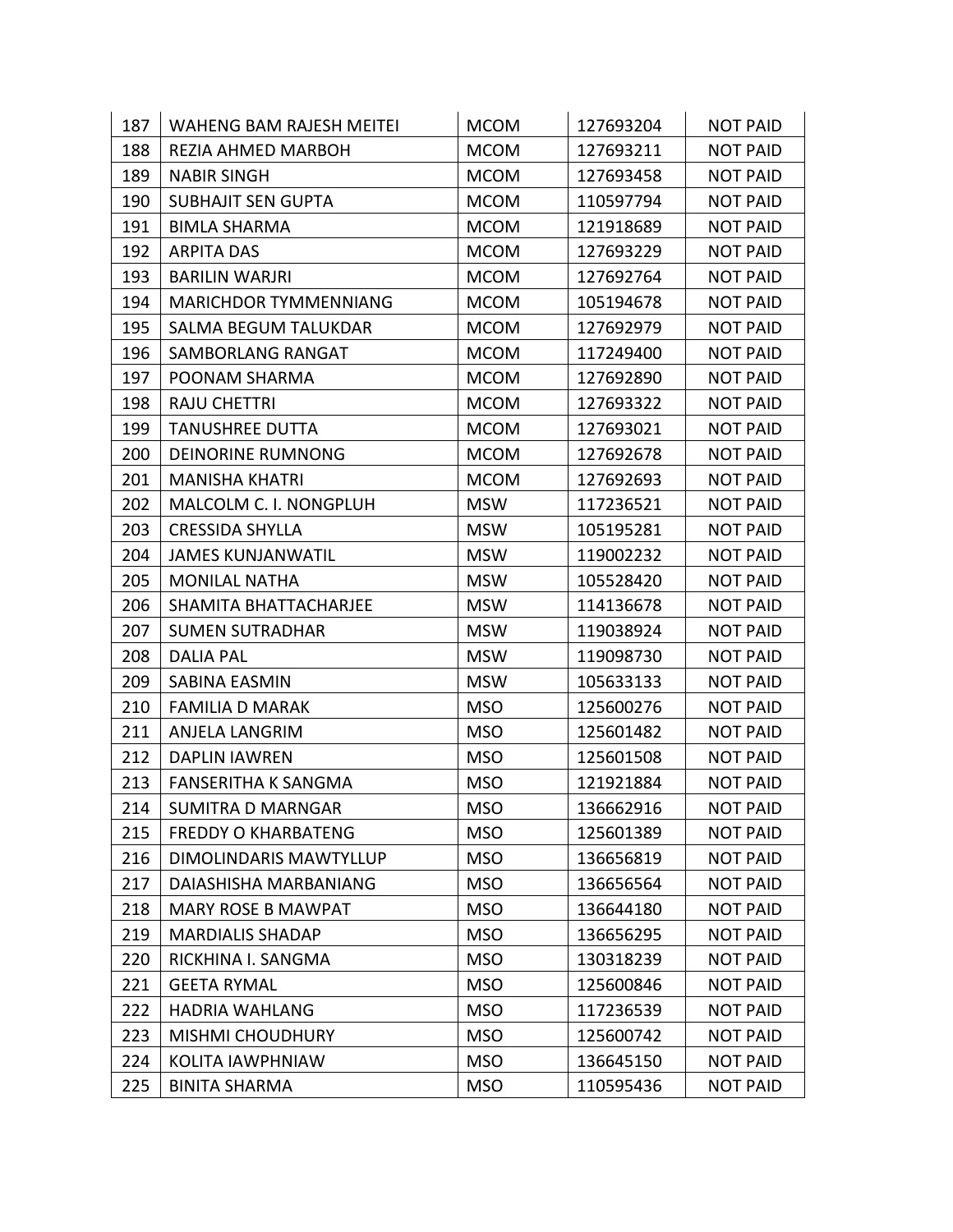| 226 | PREETI ADHIKARI              | <b>MSO</b> | 125600839 | <b>NOT PAID</b> |
|-----|------------------------------|------------|-----------|-----------------|
| 227 | <b>WANEBAR PASSAH</b>        | <b>MSO</b> | 125600410 | <b>NOT PAID</b> |
| 228 | MACHAMWANGBAN NEWMAI         | <b>MSO</b> | 121921789 | <b>NOT PAID</b> |
| 229 | <b>SHANKAR PANDEY</b>        | <b>MSO</b> | 105194760 | <b>NOT PAID</b> |
| 230 | <b>SUBARNA R MARAK</b>       | <b>MSO</b> | 112250511 | <b>NOT PAID</b> |
| 231 | <b>SANCTIFY DKHAR</b>        | <b>MSO</b> | 136663015 | <b>NOT PAID</b> |
| 232 | MICKELLINA DIENGNGAN         | <b>MSO</b> | 117248074 | <b>NOT PAID</b> |
| 233 | <b>SMITH R SANGMA</b>        | <b>MSO</b> | 105194731 | <b>NOT PAID</b> |
| 234 | <b>ARMITA CHETTRI</b>        | <b>MSO</b> | 125599773 | <b>NOT PAID</b> |
| 235 | <b>SHABNAM PARVEEN</b>       | <b>MSO</b> | 125599734 | <b>NOT PAID</b> |
| 236 | <b>DAPHILIAN SOHTUN</b>      | <b>MSO</b> | 130318530 | <b>NOT PAID</b> |
| 237 | ZANAREEN M LAKIANG           | <b>MSO</b> | 117241974 | <b>NOT PAID</b> |
| 238 | <b>KYRSHANBOKLIN MARNGAR</b> | <b>MSO</b> | 125600180 | <b>NOT PAID</b> |
| 239 | <b>BHARAT CHETTRI</b>        | <b>MSO</b> | 127329148 | <b>NOT PAID</b> |
| 240 | <b>VIDYA KUMARI</b>          | <b>MSO</b> | 130318697 | <b>NOT PAID</b> |
| 241 | <b>SAROJ KUMARI</b>          | <b>MSO</b> | 130318318 | <b>NOT PAID</b> |
| 242 | <b>RAVI SHANKAR</b>          | <b>MSO</b> | 130318292 | <b>NOT PAID</b> |
| 243 | <b>SONIA KHAJURIA</b>        | <b>MSO</b> | 131572093 | <b>NOT PAID</b> |
| 244 | <b>JUSTIMARY IAWPHNIAW</b>   | <b>MSO</b> | 125601468 | <b>NOT PAID</b> |
| 245 | <b>MONALISA N MARAK</b>      | <b>MSO</b> | 125601601 | <b>NOT PAID</b> |
| 246 | <b>WALTER SANGRIENG</b>      | <b>MSO</b> | 121922055 | <b>NOT PAID</b> |
| 247 | <b>ROSY BISMITER</b>         | <b>MTM</b> | 105195086 | <b>NOT PAID</b> |
| 248 | <b>PRACHI SINGH</b>          | <b>MTM</b> | 117242920 | <b>NOT PAID</b> |
| 249 | <b>NAVEY LAND RYMBAI</b>     | <b>MPA</b> | 121921583 | <b>NOT PAID</b> |
| 250 | <b>TANGTHAUH REANG</b>       | <b>MPA</b> | 127696675 | <b>NOT PAID</b> |
| 251 | <b>ANKIT KUMAR</b>           | <b>MPA</b> | 127696611 | <b>NOT PAID</b> |
| 252 | PANKAJ KUMAR                 | <b>MPA</b> | 127696374 | <b>NOT PAID</b> |
| 253 | PARAMVEER SINGH              | MPA        | 127696270 | <b>NOT PAID</b> |
| 254 | RAYMOND MYLLIEMPDAH          | <b>MPA</b> | 127696446 | <b>NOT PAID</b> |
| 255 | <b>VIKAS SHARMA</b>          | <b>MPA</b> | 127696596 | <b>NOT PAID</b> |
| 256 | <b>NAGENDRA RAY</b>          | <b>MHD</b> | 121919627 | <b>NOT PAID</b> |
| 257 | <b>ARPITA SARKAR</b>         | <b>MHD</b> | 105195370 | <b>NOT PAID</b> |
| 258 | SNEHA SUMAN                  | <b>MHD</b> | 117239953 | <b>NOT PAID</b> |
| 259 | <b>RITA ROY</b>              | <b>MHD</b> | 117239985 | <b>NOT PAID</b> |
| 260 | RAKHI SHARMA                 | <b>MHD</b> | 127699410 | <b>NOT PAID</b> |
| 261 | DINESH PRASAD YADAV          | <b>MHD</b> | 121919602 | <b>NOT PAID</b> |
| 262 | <b>NARESH KUMAR</b>          | <b>MHD</b> | 117239907 | <b>NOT PAID</b> |
| 263 | MAGDALINA LANGSTIEH          | <b>MHD</b> | 127699309 | <b>NOT PAID</b> |
| 264 | PAWAN KUMAR SINGH            | <b>MHD</b> | 117239914 | <b>NOT PAID</b> |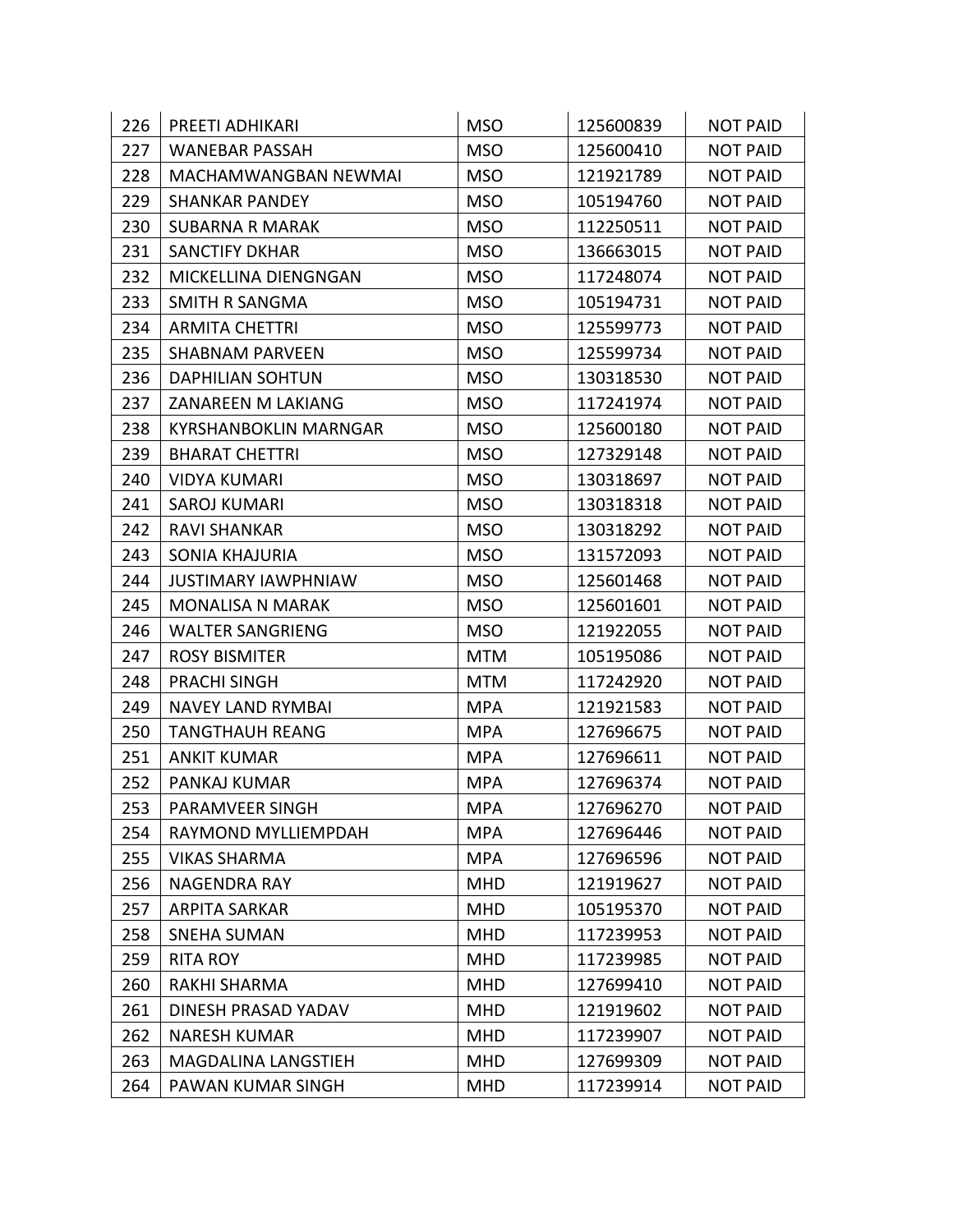| 265 | <b>ASHA THAPA</b>               | <b>MHD</b>    | 130321624 | <b>NOT PAID</b> |
|-----|---------------------------------|---------------|-----------|-----------------|
| 266 | <b>SANJAY KUMAR GOUR</b>        | <b>MHD</b>    | 130321631 | <b>NOT PAID</b> |
| 267 | PREETI KUMARI MISHRA            | <b>MHD</b>    | 130512772 | <b>NOT PAID</b> |
| 268 | <b>NASEEB</b>                   | <b>MHD</b>    | 110605014 | <b>NOT PAID</b> |
| 269 | <b>BAMDEV P DIMRI</b>           | <b>MHD</b>    | 127624675 | <b>NOT PAID</b> |
| 270 | <b>BHARAT KUMAR</b>             | <b>MCA</b>    | 062869260 | <b>NOT PAID</b> |
| 271 | ANISH PRATAP SINGH              | <b>MCA</b>    | 100116552 | <b>NOT PAID</b> |
| 272 | E KYNTIEWLIN SUSNGI             | <b>PGDFM</b>  | 121923950 | <b>NOT PAID</b> |
| 273 | <b>JITENDRA K SHARMA</b>        | <b>PGDFM</b>  | 130314643 | <b>NOT PAID</b> |
| 274 | KHUMANTHAM A DEVI               | <b>DNA</b>    | 141058360 | <b>NOT PAID</b> |
| 275 | M ATHINI MAO                    | <b>DNA</b>    | 141058392 | <b>NOT PAID</b> |
| 276 | MANGIJAOBBI D MAYANGLAMBAM      | <b>DNA</b>    | 130321552 | <b>NOT PAID</b> |
| 277 | <b>NAZIFA BEGUM</b>             | <b>DNA</b>    | 141058346 | <b>NOT PAID</b> |
| 278 | <b>RAKSHAN CH MARAK</b>         | <b>PGDMM</b>  | 117244970 | <b>NOT PAID</b> |
| 279 | <b>BALARIHUN</b>                | <b>PGDMM</b>  | 117244994 | <b>NOT PAID</b> |
| 280 | <b>HARLYNE S LANSHIANG</b>      | <b>DIM</b>    | 091566939 | <b>NOT PAID</b> |
| 281 | <b>GENOSS VISCOUNT DIENGDOH</b> | <b>DIM</b>    | 102507197 | <b>NOT PAID</b> |
| 282 | <b>BRINDA B RYMBAI</b>          | <b>DIM</b>    | 117245015 | <b>NOT PAID</b> |
| 283 | ERICSON BANPYNSHAI NONGHULOO    | <b>DIM</b>    | 136650380 | <b>NOT PAID</b> |
| 284 | <b>CHARAN DEV SINGH</b>         | <b>DIM</b>    | 131572133 | <b>NOT PAID</b> |
| 285 | JITENDRA KUMAR SHARMA           | <b>DIM</b>    | 130314643 | <b>NOT PAID</b> |
| 286 | RAJKUMAR POLENDRO SANA          | <b>DIM</b>    | 141058100 | <b>NOT PAID</b> |
| 287 | RAPBOR KHARNAIOR                | <b>DIM</b>    | 146195271 | <b>NOT PAID</b> |
| 288 | DHARMENDRA Kr YADAV             | <b>DIM</b>    | 146195232 | <b>NOT PAID</b> |
| 289 | DONBOKLANG SYIEMSADD            | <b>DIM</b>    | 141058188 | <b>NOT PAID</b> |
| 290 | <b>VIVEK SHRIVASTAVA</b>        | <b>DIM</b>    | 141058084 | <b>NOT PAID</b> |
| 291 | EURINE JOYCE LALOO              | M.ED          | 092314710 | <b>NOT PAID</b> |
| 292 | A AYIMSUNGLA AMER               | M.ED          | 112252619 | <b>NOT PAID</b> |
| 293 | PETER SAINBORLANG NONGSIEJ      | M.ED          | 112252601 | <b>NOT PAID</b> |
| 294 | DESDEMONA T.N. SANGMA           | M.ED          | 121924439 | <b>NOT PAID</b> |
| 295 | <b>KUMAR BAGCHI</b>             | M.ED          | 100144445 | <b>NOT PAID</b> |
| 296 | NORUKNORIM CHIE N. MARAK        | M.ED          | 121924453 | <b>NOT PAID</b> |
| 297 | <b>JWAMON W.J. LALOO</b>        | M.ED          | 092314631 | <b>NOT PAID</b> |
| 298 | <b>RAKESH R MARAK</b>           | <b>PGDHRM</b> | 125588130 | <b>NOT PAID</b> |
| 299 | RIBHA RUPA WAHLANG              | <b>PGDHRM</b> | 093842290 | <b>NOT PAID</b> |
| 300 | Md SHARIQUE AMEEN               | <b>PGDDM</b>  | 136651723 | <b>NOT PAID</b> |
| 301 | <b>BRIJ BHUSHAN SHARMA</b>      | <b>PGDDM</b>  | 138041194 | <b>NOT PAID</b> |
| 302 | APURVA BHATNAGAR                | <b>PGDDM</b>  | 143100348 | <b>NOT PAID</b> |
| 303 | <b>KYNTIEWMON LYNGDOH</b>       | MA.Edu        | 083882430 | <b>NOT PAID</b> |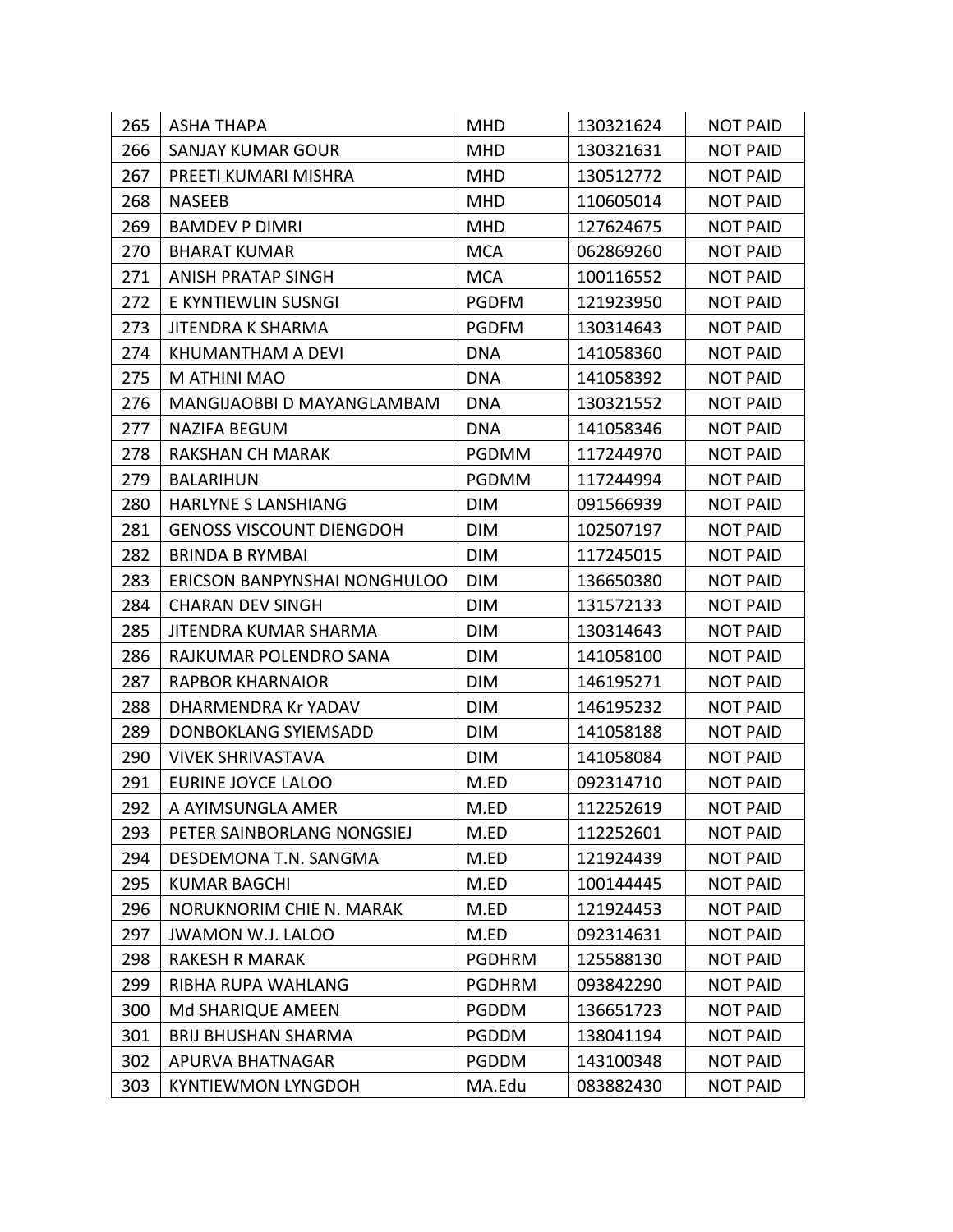| 304 | <b>TINY JOSEPH K</b>        | MA.Edu        | 094749085 | <b>NOT PAID</b> |
|-----|-----------------------------|---------------|-----------|-----------------|
| 305 | <b>CLAREEN A NONKYNRIH</b>  | MA.Edu        | 092315174 | <b>NOT PAID</b> |
| 306 | <b>HABANTEI KAHRBUKI</b>    | <b>PGDIBO</b> | 141057749 | <b>NOT PAID</b> |
| 307 | <b>WINNERSON SYIEMLIEH</b>  | <b>PGDIBO</b> | 136657462 | <b>NOT PAID</b> |
| 308 | <b>HEMA THAPA</b>           | <b>PGDIBO</b> | 127692811 | <b>NOT PAID</b> |
| 309 | <b>NARBIR SINGH</b>         | <b>PGDIBO</b> | 127693458 | <b>NOT PAID</b> |
| 310 | <b>JAGADISH ROY</b>         | <b>PGDIBO</b> | 136657233 | <b>NOT PAID</b> |
| 311 | <b>BARNALI NATH</b>         | <b>PGDIBO</b> | 136641557 | <b>NOT PAID</b> |
| 312 | <b>SUSHMITA MANDAL</b>      | <b>PGDIBO</b> | 127693053 | <b>NOT PAID</b> |
| 313 | AIRIDIANGHUN KHARJANA       | <b>PGDIBO</b> | 136657258 | <b>NOT PAID</b> |
| 314 | <b>HAMTA NONGSIEJ</b>       | <b>PGDIBO</b> | 136657297 | <b>NOT PAID</b> |
| 315 | <b>BENJONSON LYNDOH</b>     | <b>PGDIBO</b> | 136657494 | <b>NOT PAID</b> |
| 316 | <b>BAPI DHAR</b>            | <b>PGDIBO</b> | 141057867 | <b>NOT PAID</b> |
| 317 | <b>NEETU SINGH</b>          | <b>PGDIBO</b> | 136653623 | <b>NOT PAID</b> |
| 318 | LUCIADALYNE SHADAP          | <b>PGDIBO</b> | 127692954 | <b>NOT PAID</b> |
| 319 | <b>JOYFULMERY THONGNI</b>   | <b>PGDIBO</b> | 136641675 | <b>NOT PAID</b> |
| 320 | PRATIMA RAI                 | <b>PGDIBO</b> | 127693798 | <b>NOT PAID</b> |
| 321 | MEBAAIDIAM LAMIN            | <b>PGDIBO</b> | 127692685 | <b>NOT PAID</b> |
| 322 | <b>JULIANA MARY NONGRUM</b> | <b>PGDIBO</b> | 117248762 | <b>NOT PAID</b> |
| 323 | <b>WANRILIN RANI</b>        | <b>PGDIBO</b> | 141057939 | <b>NOT PAID</b> |
| 324 | <b>NELESH ROY</b>           | <b>PGDIBO</b> | 136657226 | <b>NOT PAID</b> |
| 325 | <b>BALARIHUN KHARPURI</b>   | <b>PGDIBO</b> | 127692660 | <b>NOT PAID</b> |
| 326 | <b>ARPITA DAS</b>           | <b>PGDIBO</b> | 127693229 | <b>NOT PAID</b> |
| 327 | <b>VIJAY KUMAR ROY</b>      | <b>PGDIBO</b> | 127693361 | <b>NOT PAID</b> |
| 328 | PHLEMON HARI                | <b>PGDIBO</b> | 141062307 | <b>NOT PAID</b> |
| 329 | <b>KYNTEWLIN KHARBANI</b>   | <b>PGDIBO</b> | 146202599 | <b>NOT PAID</b> |
| 330 | RANJEETA THAPA              | <b>PGDIBO</b> | 146197308 | <b>NOT PAID</b> |
| 331 | KRISHNASRI DUTTA            | <b>PGDIBO</b> | 146197211 | <b>NOT PAID</b> |
| 332 | <b>ADILBERT SHADAP</b>      | <b>PGDIBO</b> | 146183861 | <b>NOT PAID</b> |
| 333 | <b>MENUKA CHANTEL</b>       | <b>PGDIBO</b> | 146183450 | <b>NOT PAID</b> |
| 334 | PETER ANGLICAN              | <b>PGDIBO</b> | 146182838 | <b>NOT PAID</b> |
| 335 | <b>DONALD UMDOR</b>         | <b>PGDIBO</b> | 146182702 | <b>NOT PAID</b> |
| 336 | <b>GRIBAN D DILVA</b>       | <b>PGDIBO</b> | 127693891 | <b>NOT PAID</b> |
| 337 | <b>TRACY S SANGMA</b>       | <b>PGDIBO</b> | 146197196 | <b>NOT PAID</b> |
| 338 | PRUNIMA CHAKRABORTY         | <b>PGDIBO</b> | 146202503 | <b>NOT PAID</b> |
| 339 | <b>BAIOHTI MARBANIANG</b>   | <b>PGDIBO</b> | 136657487 | <b>NOT PAID</b> |
| 340 | <b>OPENDRA RAY</b>          | <b>PGDIBO</b> | 121918729 | <b>NOT PAID</b> |
| 341 | DHARMANAND                  | <b>PGDIBO</b> | 127692757 | <b>NOT PAID</b> |
| 342 | <b>TAPASH PAUL</b>          | <b>PGDIBO</b> | 146182458 | <b>NOT PAID</b> |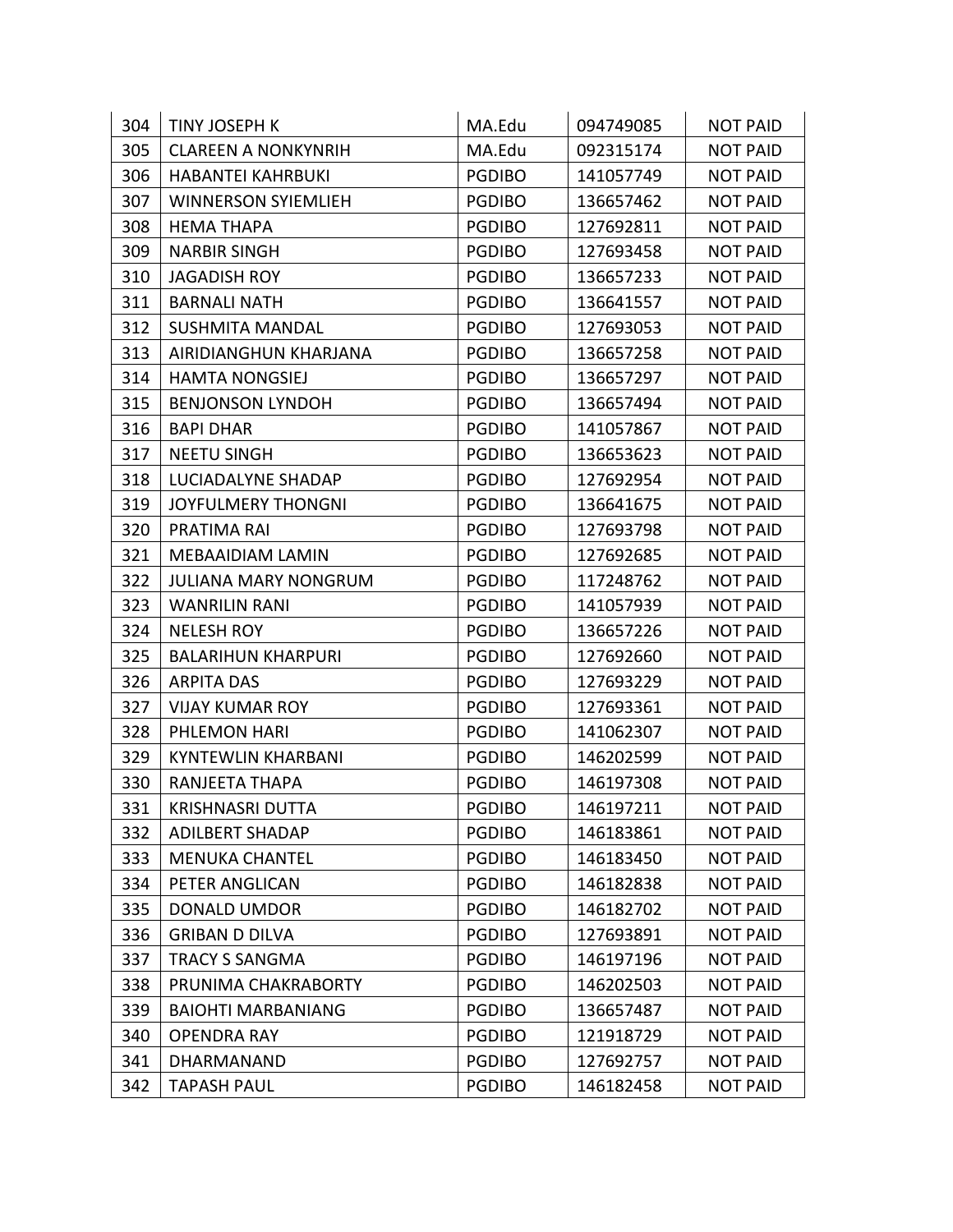| 343 | <b>SKHEMKUPAR RYNJAH</b>       | <b>PGDIBO</b> | 136641342 | <b>NOT PAID</b> |
|-----|--------------------------------|---------------|-----------|-----------------|
| 344 | <b>BANTEI BORLANG NONGSIEJ</b> | <b>PGDIBO</b> | 130321172 | <b>NOT PAID</b> |
| 345 | <b>SAMBORLANG RANGAT</b>       | <b>PGDIBO</b> | 117249400 | <b>NOT PAID</b> |
| 346 | POONAM SHARMA                  | <b>PGDIBO</b> | 127692890 | <b>NOT PAID</b> |
| 347 | <b>INDARIBHA W. PAHSYNTIEW</b> | <b>PGDIBO</b> | 136641629 | <b>NOT PAID</b> |
| 348 | PHYRNAILANG SIANGSHAI          | <b>MEG</b>    | 112251269 | <b>NOT PAID</b> |
| 349 | <b>NAKHURU LANOH H</b>         | <b>MEG</b>    | 136658740 | <b>NOT PAID</b> |
| 350 | MARBALINDA BYRSAT              | <b>MEG</b>    | 125601658 | <b>NOT PAID</b> |
| 351 | <b>DEBORAH POHTHMI</b>         | <b>MEG</b>    | 117704902 | <b>NOT PAID</b> |
| 352 | <b>RAJDIP NARGARY</b>          | <b>MEG</b>    | 125601941 | <b>NOT PAID</b> |
| 353 | NICHOLAS A SANGMA              | <b>MEG</b>    | 117243850 | <b>NOT PAID</b> |
| 354 | <b>HEISA MARY LAMARE</b>       | <b>MEG</b>    | 117243297 | <b>NOT PAID</b> |
| 355 | ALANSINGH KHARLYNGDOH          | <b>MEG</b>    | 121919111 | <b>NOT PAID</b> |
| 356 | <b>MELODY L DAIHRIEM</b>       | <b>MEG</b>    | 117243390 | <b>NOT PAID</b> |
| 357 | SANRIKA NONGKYNRIH             | <b>MEG</b>    | 136658661 | <b>NOT PAID</b> |
| 358 | PERITH G MOMIN                 | <b>MEG</b>    | 117243874 | <b>NOT PAID</b> |
| 359 | <b>ASHA SYMPLI</b>             | <b>MEG</b>    | 125602380 | <b>NOT PAID</b> |
| 360 | LUCY PUTHENPURACKAL            | <b>MEG</b>    | 136639876 | <b>NOT PAID</b> |
| 361 | <b>FANCYFUL GASSAH</b>         | <b>MEG</b>    | 117247760 | <b>NOT PAID</b> |
| 362 | LAIPHRAKPAM S SINGH            | <b>MEG</b>    | 125603081 | <b>NOT PAID</b> |
| 363 | <b>JAYA SHARMA</b>             | <b>MEG</b>    | 125603146 | <b>NOT PAID</b> |
| 364 | POOJA CHOUDHARY                | <b>MEG</b>    | 125602792 | <b>NOT PAID</b> |
| 365 | SACHARISA K MAWPHLANG          | <b>MEG</b>    | 117244733 | <b>NOT PAID</b> |
| 366 | <b>CHRISTINA M HAUZEL</b>      | <b>MEG</b>    | 121919293 | <b>NOT PAID</b> |
| 367 | ARSIDA SONGTHIANG              | <b>MEG</b>    | 105194504 | <b>NOT PAID</b> |
| 368 | <b>MOUMITA CHAKABORTY</b>      | <b>MEG</b>    | 125601934 | <b>NOT PAID</b> |
| 369 | <b>TARA DEVI SUNAR</b>         | <b>MEG</b>    | 125602642 | <b>NOT PAID</b> |
| 370 | NICOLE L PARIAT                | MEG           | 125602904 | <b>NOT PAID</b> |
| 371 | DESI DERIUS D PAKMA            | <b>MEG</b>    | 125603225 | <b>NOT PAID</b> |
| 372 | <b>PUSHPA RAI</b>              | <b>MEG</b>    | 125601998 | <b>NOT PAID</b> |
| 373 | LILY PATRICIA NONGTDU          | <b>MEG</b>    | 136659269 | <b>NOT PAID</b> |
| 374 | JOHN M.M. SANGMA               | <b>MEC</b>    | 127695641 | <b>NOT PAID</b> |
| 375 | <b>RIDALIN L MAWLONG</b>       | <b>MEC</b>    | 127695738 | <b>NOT PAID</b> |
| 376 | <b>GIPOHEANY CH MOMIN</b>      | <b>MARD</b>   | 105195189 | <b>NOT PAID</b> |
| 377 | <b>BROLIUS D MARBANIANG</b>    | <b>MARD</b>   | 121918245 | <b>NOT PAID</b> |
| 378 | <b>ROBIN SHANGPLIANG</b>       | <b>MARD</b>   | 105194563 | <b>NOT PAID</b> |
| 379 | <b>KYNTIEWLIN LYNGDOH</b>      | <b>MAH</b>    | 117241738 | <b>NOT PAID</b> |
| 380 | SAPHA SHYLLA                   | <b>MAH</b>    | 117240879 | <b>NOT PAID</b> |
| 381 | ROSEWELL LYNGDOH               | MAH           | 117241136 | <b>NOT PAID</b> |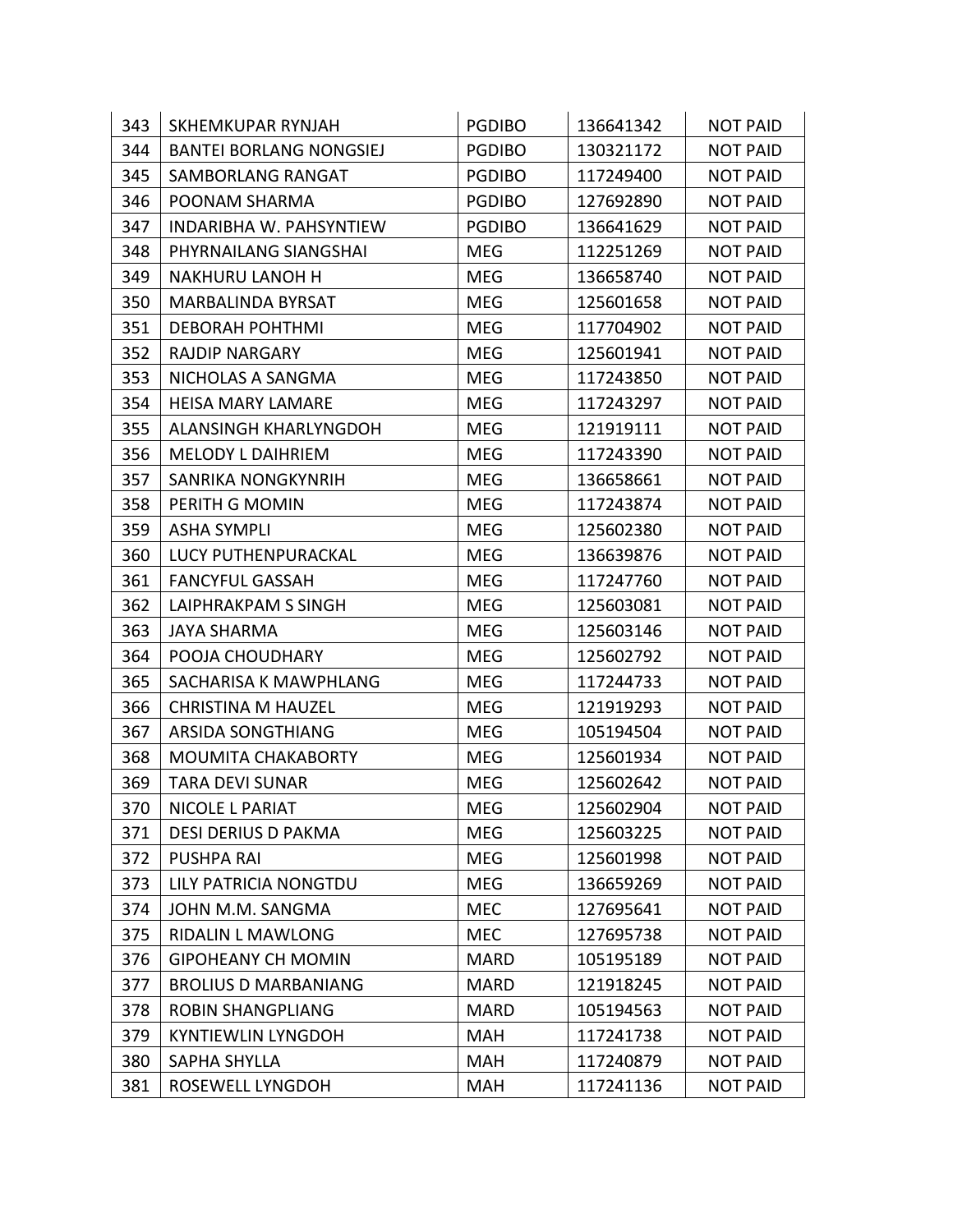| 382 | <b>KORDOR NONGTDU</b>         | MAH        | 136638763 | <b>NOT PAID</b> |
|-----|-------------------------------|------------|-----------|-----------------|
| 383 | <b>RAVI DUTT CHAUBEY</b>      | <b>MAH</b> | 117241025 | <b>NOT PAID</b> |
| 384 | SADAK CHAKMA                  | MAH        | 136638541 | <b>NOT PAID</b> |
| 385 | <b>MOON KALITA</b>            | <b>MAH</b> | 125592763 | <b>NOT PAID</b> |
| 386 | <b>JERINNA N MARAK</b>        | MAH        | 117240886 | <b>NOT PAID</b> |
| 387 | <b>ASHOK ALI</b>              | MAH        | 125592770 | <b>NOT PAID</b> |
| 388 | <b>HERIBERT A SANGMA</b>      | MAH        | 105195064 | <b>NOT PAID</b> |
| 389 | <b>JOSENG CH MARAK</b>        | <b>MAH</b> | 136638803 | <b>NOT PAID</b> |
| 390 | C GENEVIEVE                   | MAH        | 136638953 | <b>NOT PAID</b> |
| 391 | <b>CONSTANTINE M KHARPUIR</b> | MAH        | 136638193 | <b>NOT PAID</b> |
| 392 | <b>ROHIT KUMAR THAKUR</b>     | MAH        | 135546311 | <b>NOT PAID</b> |
| 393 | <b>WILINBOU NEWMEI</b>        | MAH        | 125599480 | <b>NOT PAID</b> |
| 394 | DAINAMSITY HOOJON             | MAH        | 136638297 | <b>NOT PAID</b> |
| 395 | <b>SUDHA TIWARI</b>           | MAH        | 112250131 | <b>NOT PAID</b> |
| 396 | <b>KASNCHI R MARAK</b>        | MAH        | 121920685 | <b>NOT PAID</b> |
| 397 | <b>NOEL LAPASAM</b>           | <b>MAH</b> | 125592810 | <b>NOT PAID</b> |
| 398 | SARITA PANDEY PRADHAN         | MAH        | 125592992 | <b>NOT PAID</b> |
| 399 | <b>KMENLANG RYNJAH</b>        | MAH        | 125592691 | <b>NOT PAID</b> |
| 400 | <b>MONALISA M SANGMA</b>      | <b>MAH</b> | 117241326 | <b>NOT PAID</b> |
| 401 | <b>NGILONG RAJA TANGHA</b>    | <b>MPS</b> | 136643575 | <b>NOT PAID</b> |
| 402 | <b>SANDHYA CHOUBEY</b>        | <b>MPS</b> | 130320339 | <b>NOT PAID</b> |
| 403 | <b>FOLDINGSHON WANNIANG</b>   | <b>MPS</b> | 110597178 | <b>NOT PAID</b> |
| 404 | LEOBERTH R SANGMA             | <b>MPS</b> | 110597382 | <b>NOT PAID</b> |
| 405 | <b>RIWAN ROY PAJUH</b>        | <b>MPS</b> | 117239147 | <b>NOT PAID</b> |
| 406 | <b>CORNELIUS R MARAK</b>      | <b>MPS</b> | 117237530 | <b>NOT PAID</b> |
| 407 | <b>NIAWKI SHADAP</b>          | <b>MPS</b> | 136643529 | <b>NOT PAID</b> |
| 408 | <b>JIMFORWARD RYNGKSAI</b>    | <b>MPS</b> | 121921132 | <b>NOT PAID</b> |
| 409 | PAROMITA PAUL                 | <b>MPS</b> | 105194914 | <b>NOT PAID</b> |
| 410 | <b>AITIMON WAR</b>            | <b>MPS</b> | 105194971 | <b>NOT PAID</b> |
| 411 | <b>L GIN SUAN THANG</b>       | <b>MPS</b> | 130320006 | <b>NOT PAID</b> |
| 412 | <b>MOUSHMI SHEEL</b>          | <b>MPS</b> | 125604882 | <b>NOT PAID</b> |
| 413 | <b>GABRIEL NONGBRI</b>        | <b>MPS</b> | 117237333 | <b>NOT PAID</b> |
| 414 | AIDA MARY TIEWLA              | <b>MPS</b> | 136643013 | <b>NOT PAID</b> |
| 415 | <b>SOFIA POIT</b>             | <b>MPS</b> | 136661409 | <b>NOT PAID</b> |
| 416 | <b>JENITA IAWPHNIAW</b>       | <b>MPS</b> | 125605007 | <b>NOT PAID</b> |
| 417 | THERESA GABIL MOMIN           | <b>MPS</b> | 125605268 | <b>NOT PAID</b> |
| 418 | <b>SENGCHAL MARAK</b>         | <b>MPS</b> | 117237397 | <b>NOT PAID</b> |
| 419 | <b>GONIALSON SANGMA</b>       | <b>MPS</b> | 125604947 | <b>NOT PAID</b> |
| 420 | <b>WILGIFORIS IAWPHNIAW</b>   | <b>MPS</b> | 125604607 | <b>NOT PAID</b> |